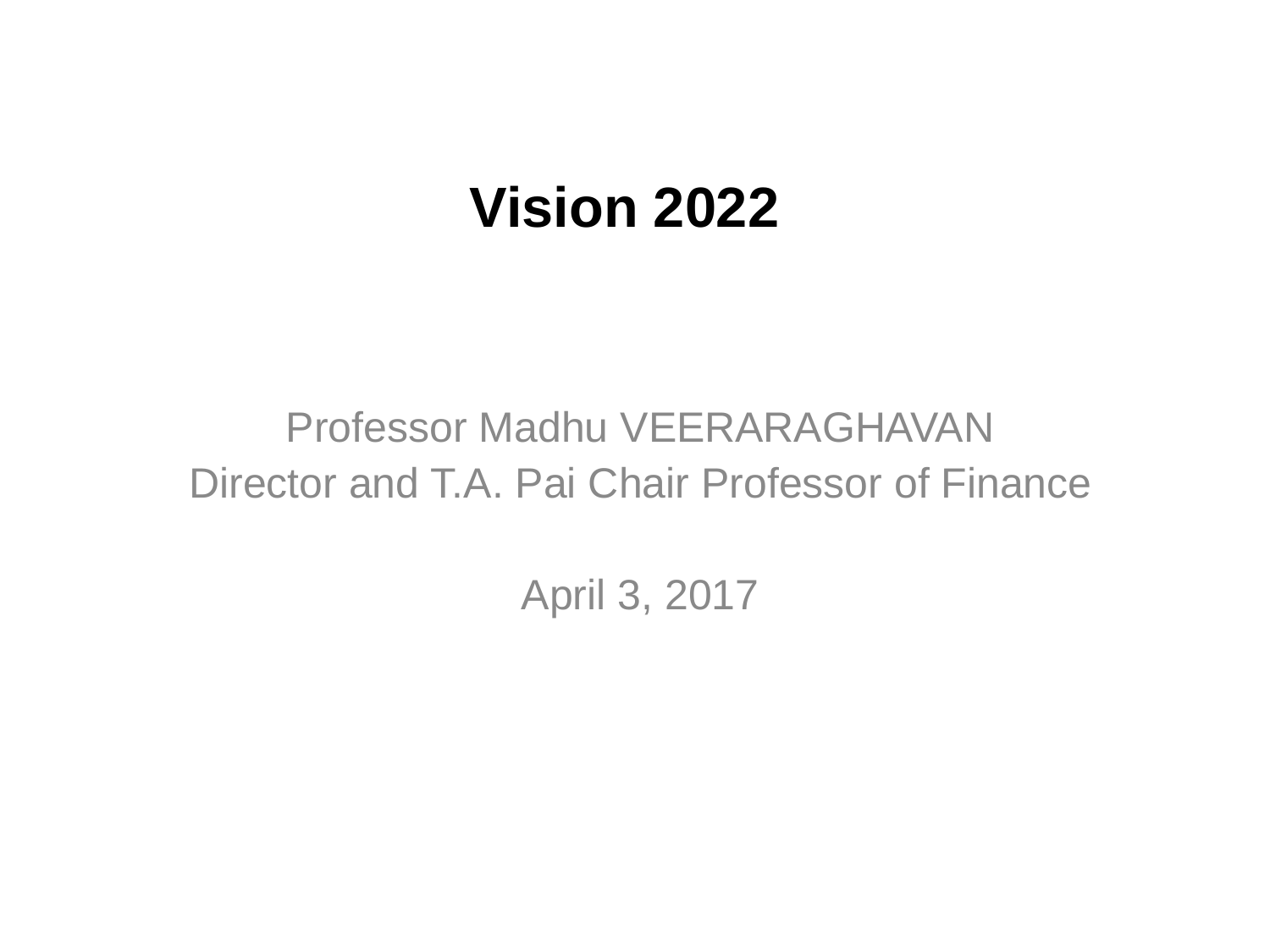#### **I can't please everyone!**

#### "No matter how much the cats fight, there always seem to be plenty of kittens"

(Abraham Lincoln)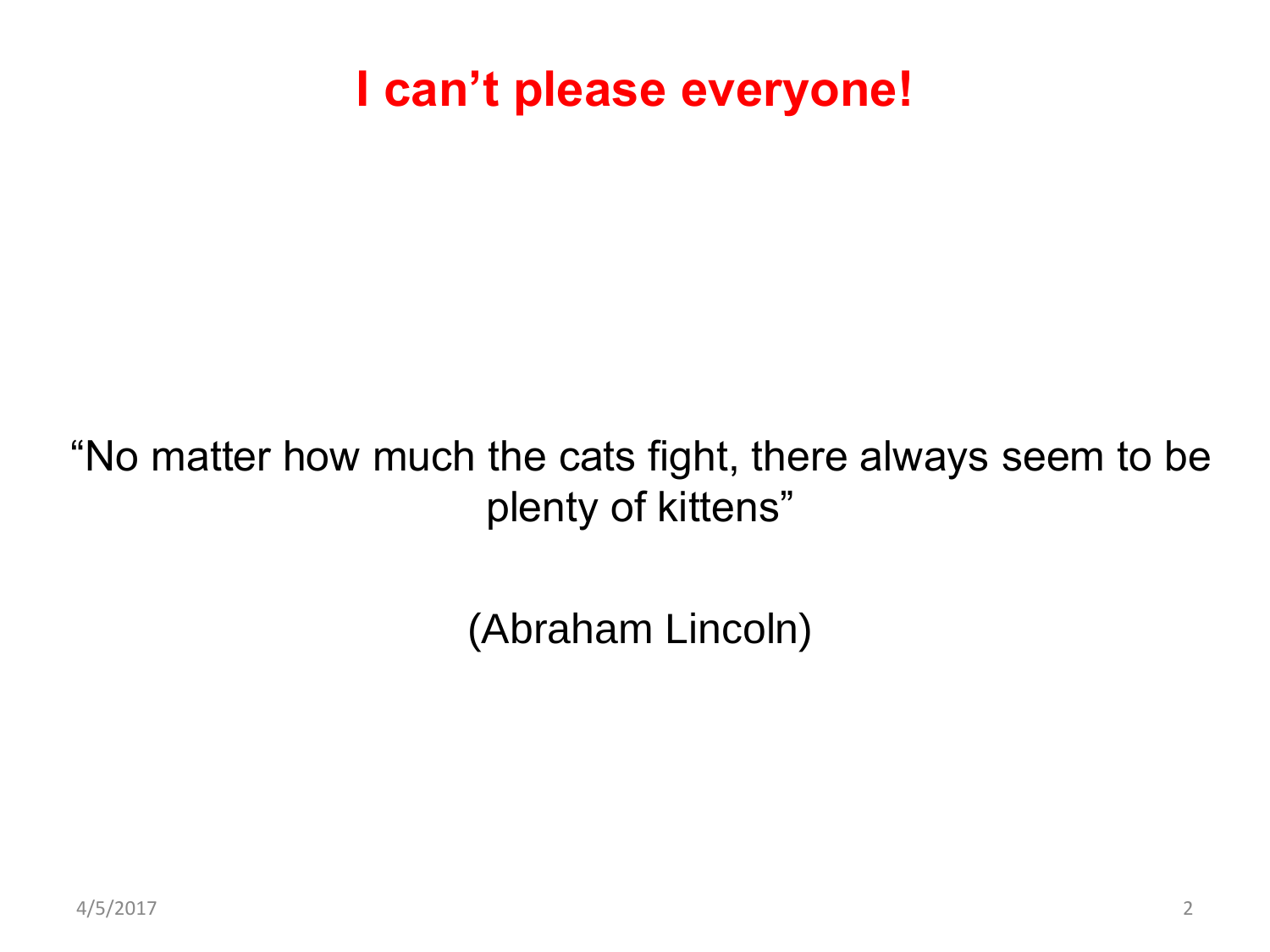#### **How to be a good Professor?**

- Bloomfield (2015) lays out a vision of what it takes to be a good professor.
- Basically a three-part mission:
	- Research
	- Teaching
	- Service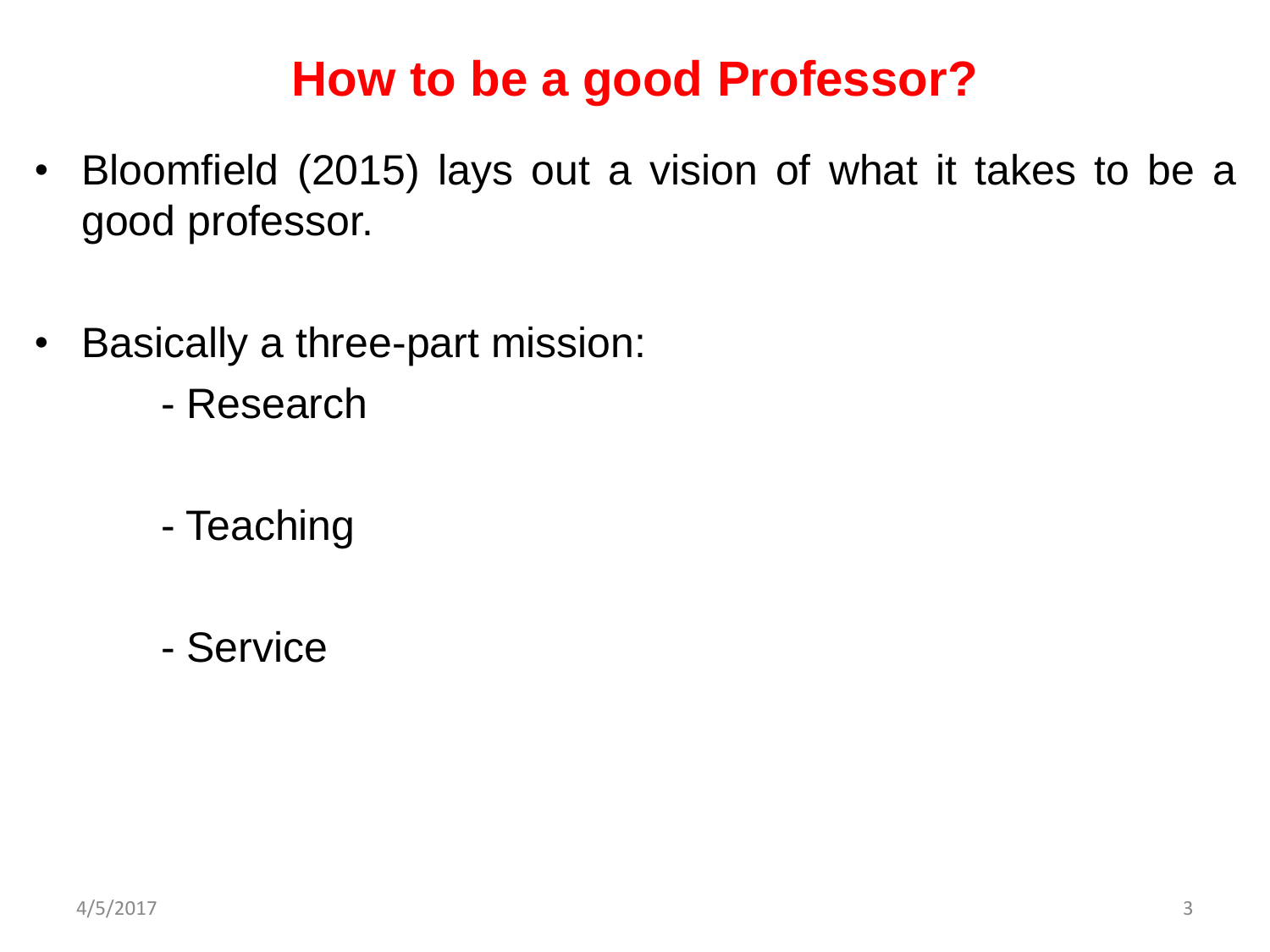## **A Good Professor - Bloomfield (2015)**

- communicate effectively;
- craft constructive reviews and effective response memos;
- put philosophical insights to practical use;
- motivate students;
- share in the governance of your institution; and,
- blend work and life so that each enriches the other.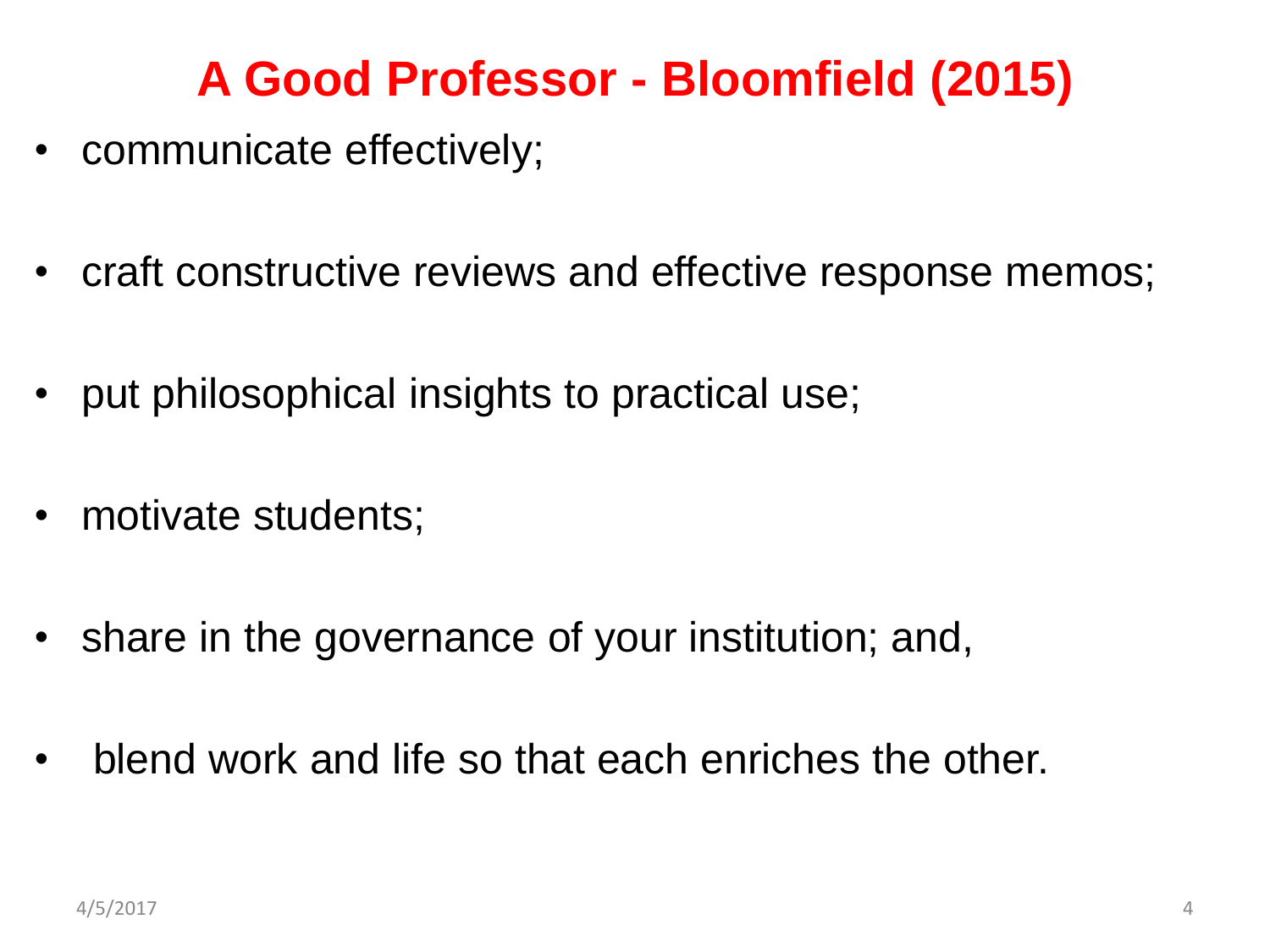#### **What is Service?**

- Be able to help others at their own institution and in their broader community of scholars.
- Helping maintain a productive work environment and providing others with input (or merely a sounding board).
- Contributing to discussions in workshops; reviewing or editing papers for journals; advising doctoral students and junior faculty; and writing and/or presenting discussions of others' papers for conferences etc.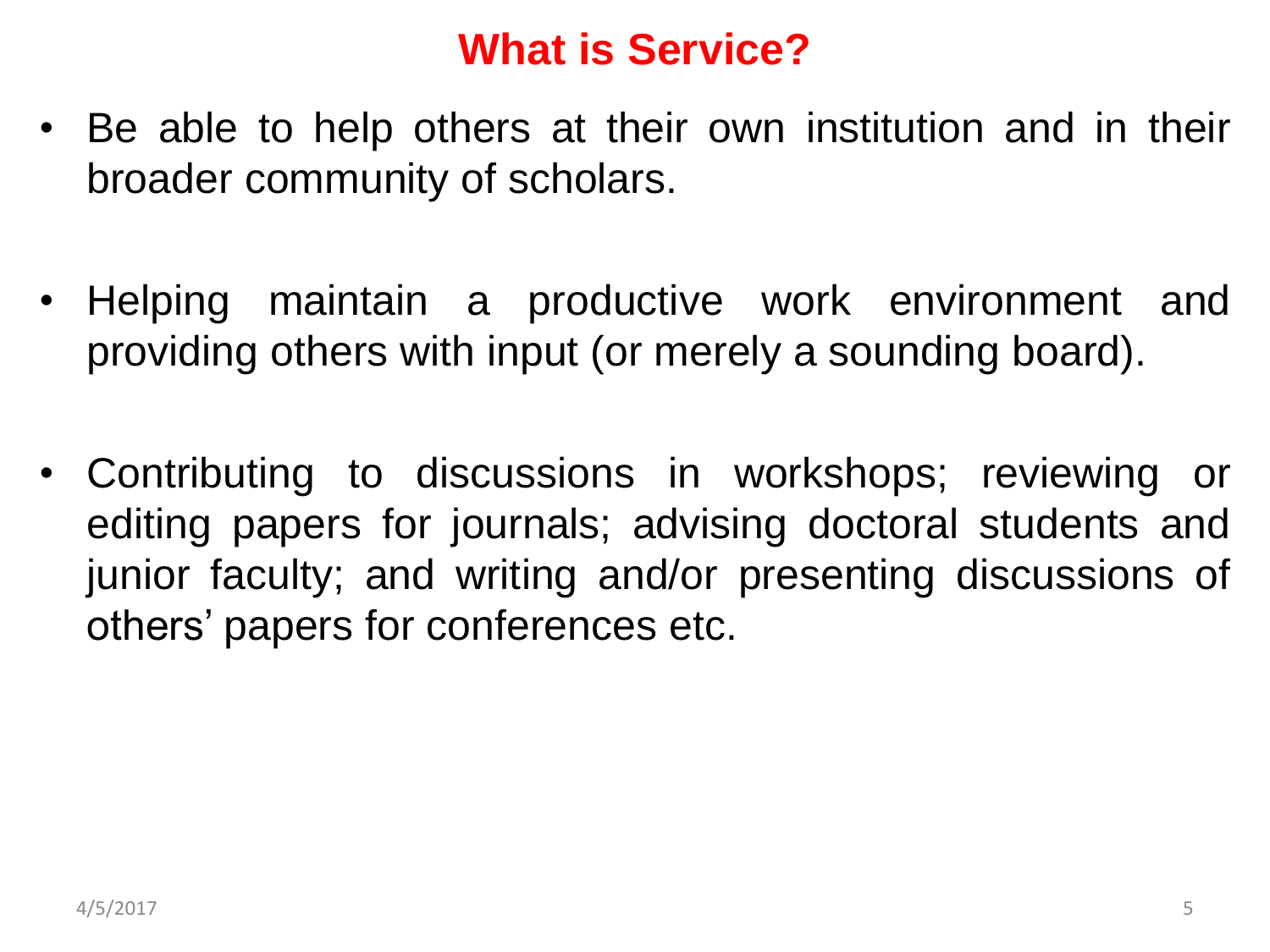#### **What is Service?**

- For senior faculty service includes administrative and executive roles, such as serving on committees or as an officer for their institution and scholarly organizations.
- Faculty also provide service to society at large, as advisors, consultants, board members and so on.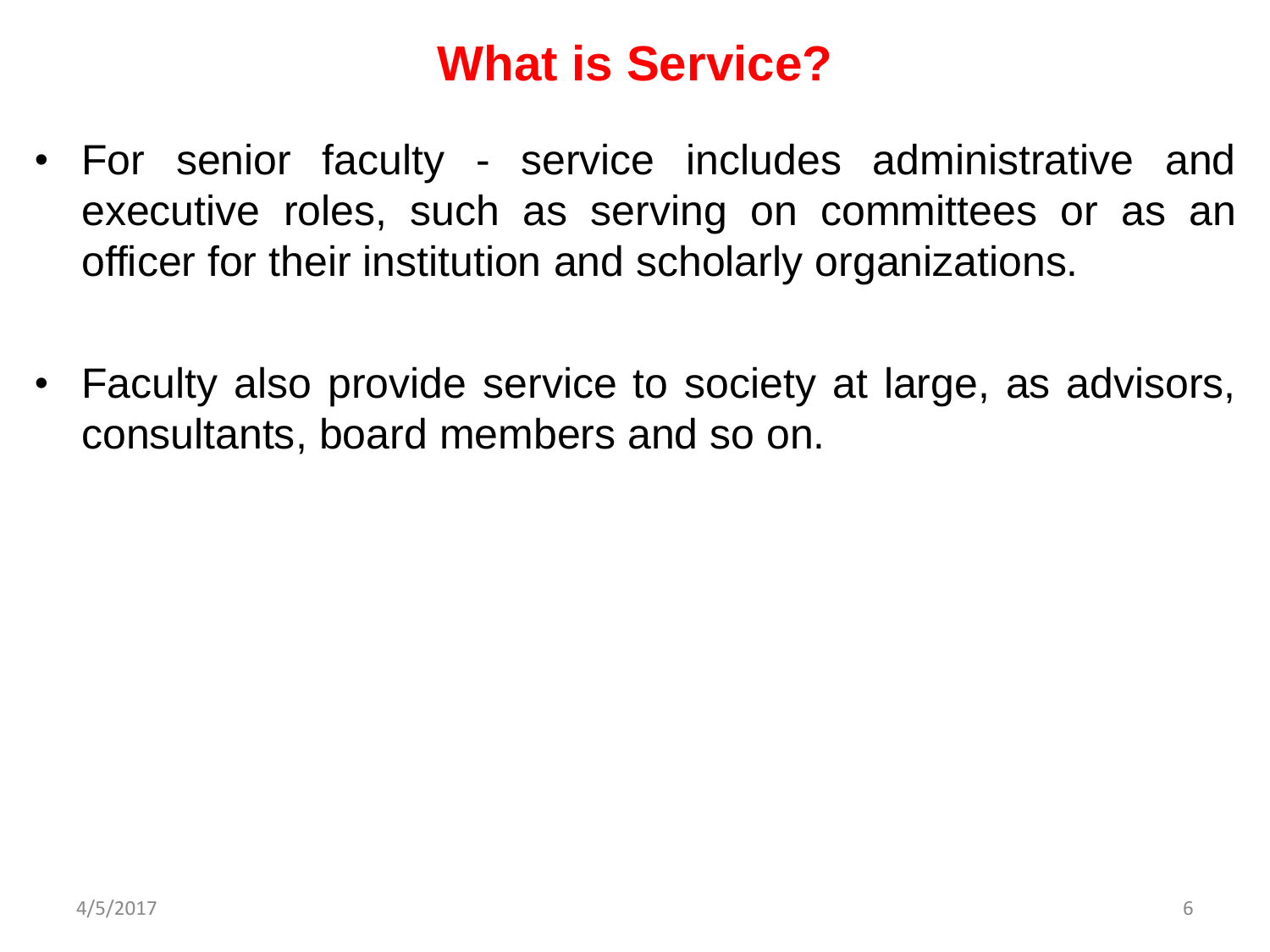#### **My learnings from Barry Spicer, Margaret Gardner, Gill Palmer, Stephen King and Colm Kearney**

#### **Work for Outcomes that Support the Mission of Your Institution**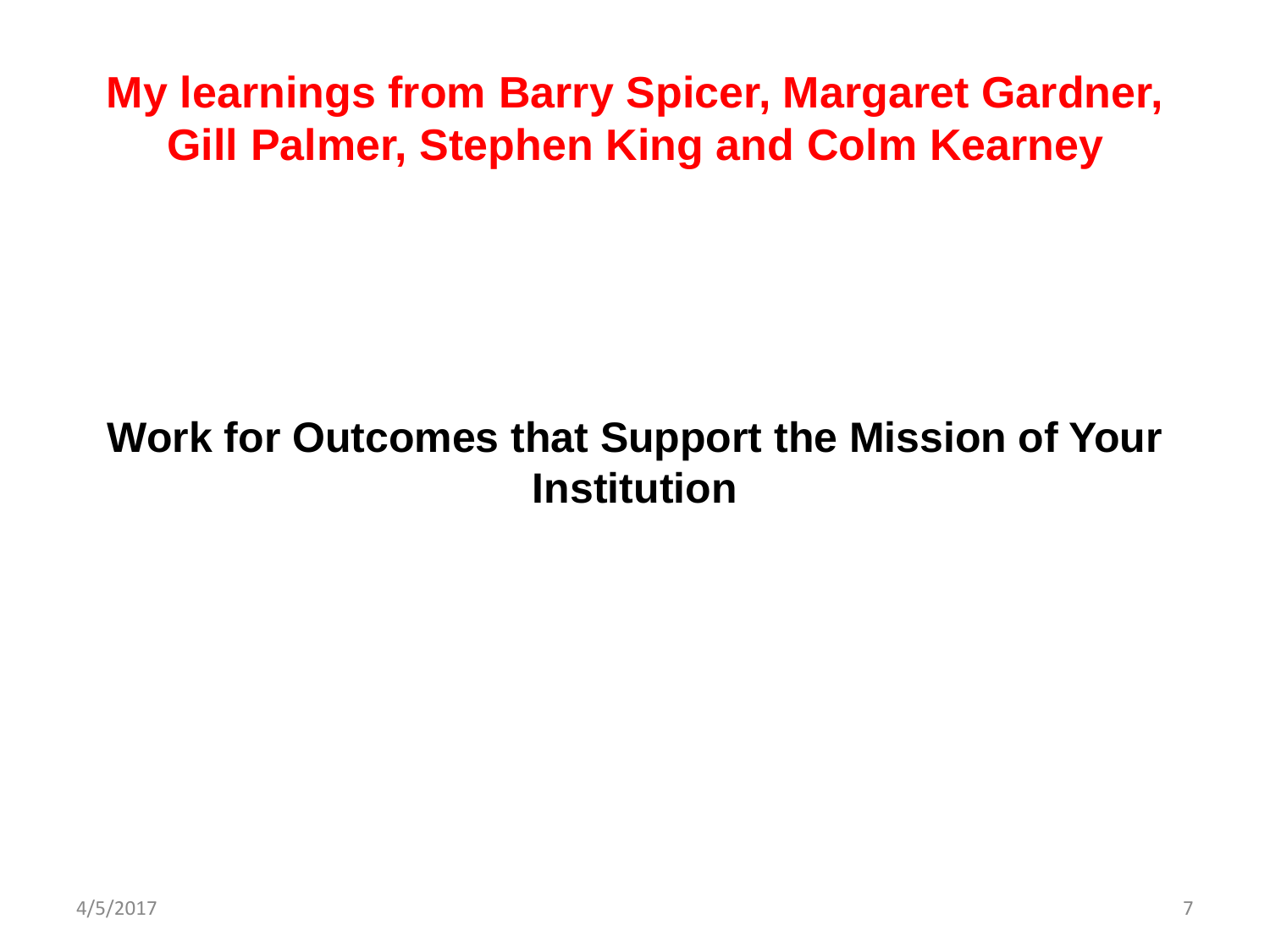# **Hiring and Retaining Talent**

- Higher Education Environment marked by uncertainty
- Significant competition (New IIMs and good private business schools)
- Rankings influence reputation
- Global economic situation vulnerable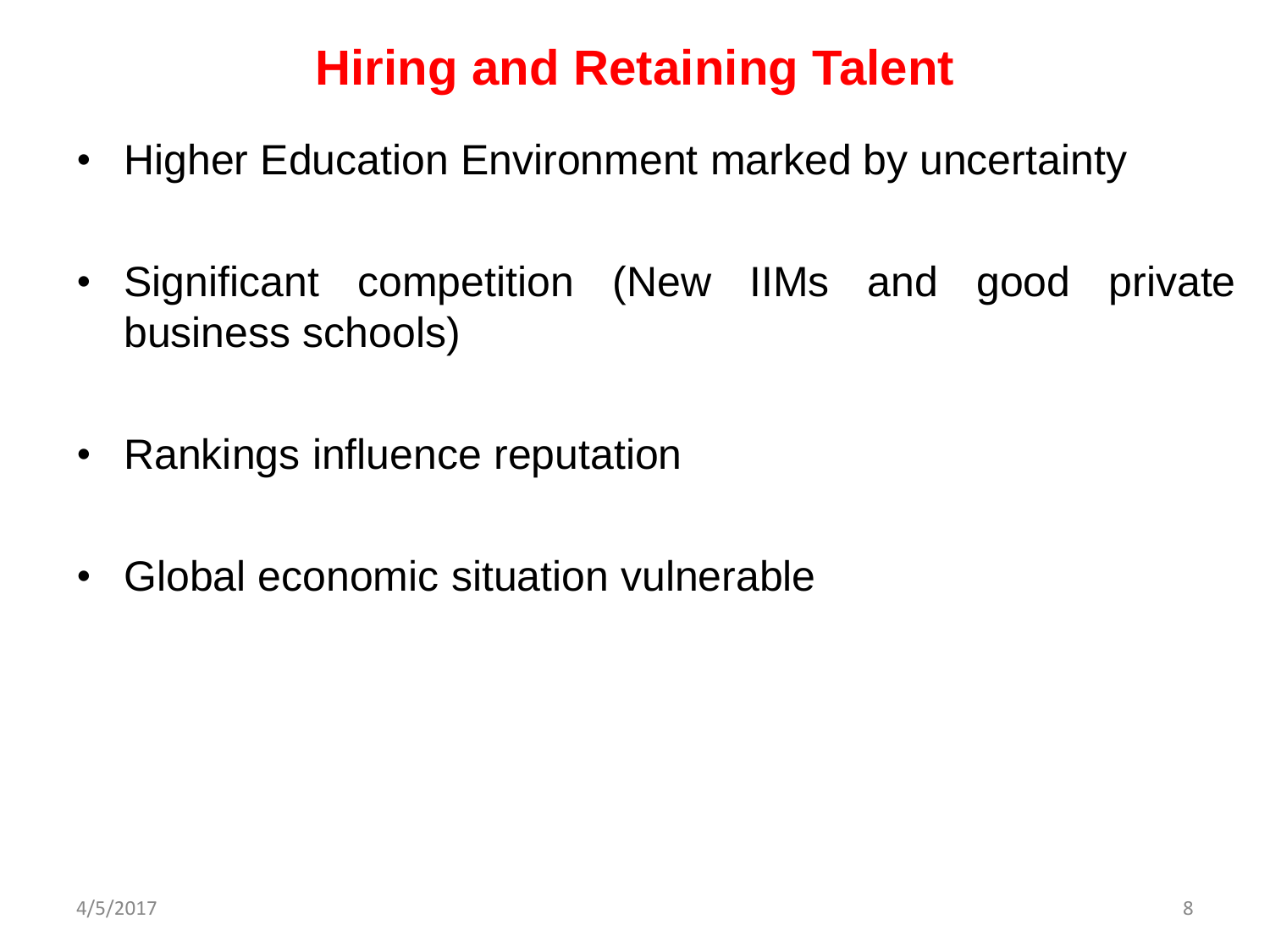# **My Priorities for TAPMI**

- **Research** 
	- Creating new ideas and new knowledge
	- Look at issues impacting our society and environment
- Education

- Sharing our knowledge and ideas with tomorrow's business leaders

- Build capability for the future.
- **Community** 
	- To work with local, national and global communities
	- Demonstrate leadership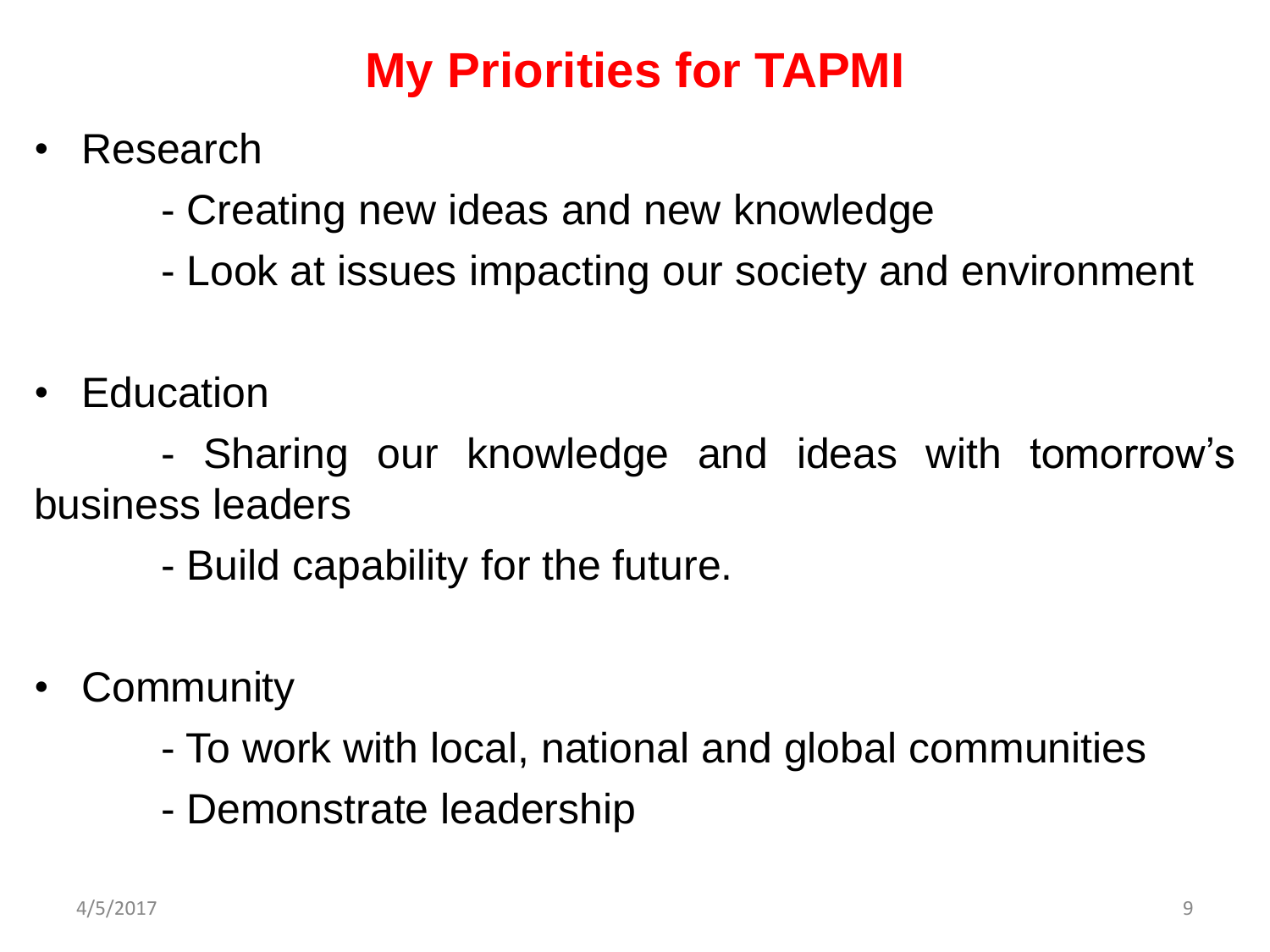## **My Leadership Style**

- Creating conditions where faculty can achieve their full potential
- Inspire and motivate others
- Build relationships and promote teamwork
- Encourage active participation
- Communicate the vision and priorities clearly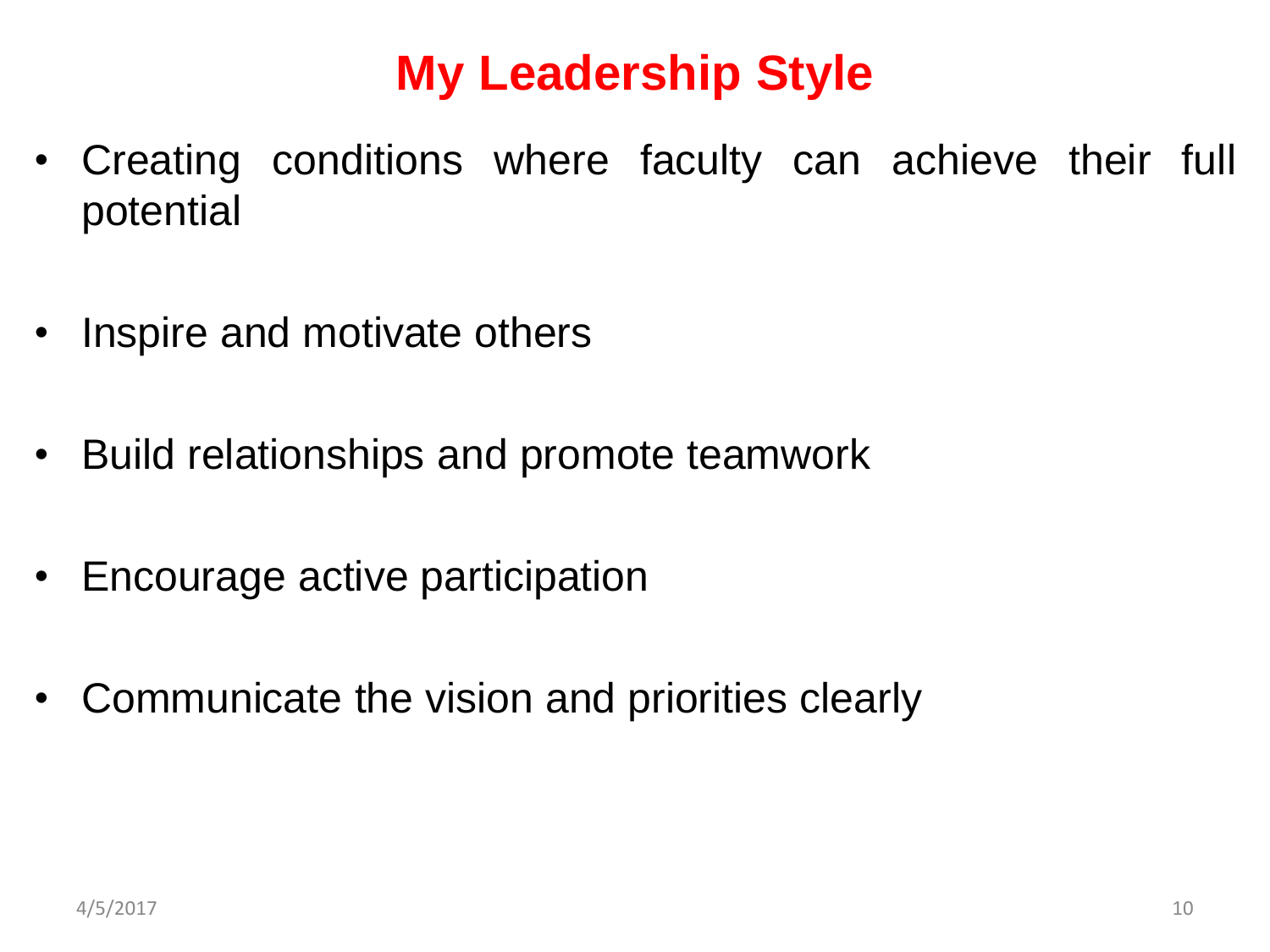#### **Leadership Style**

• Experiment and evolve

• Appropriate incentives to reinforce change

• Create a culture of trust and commitment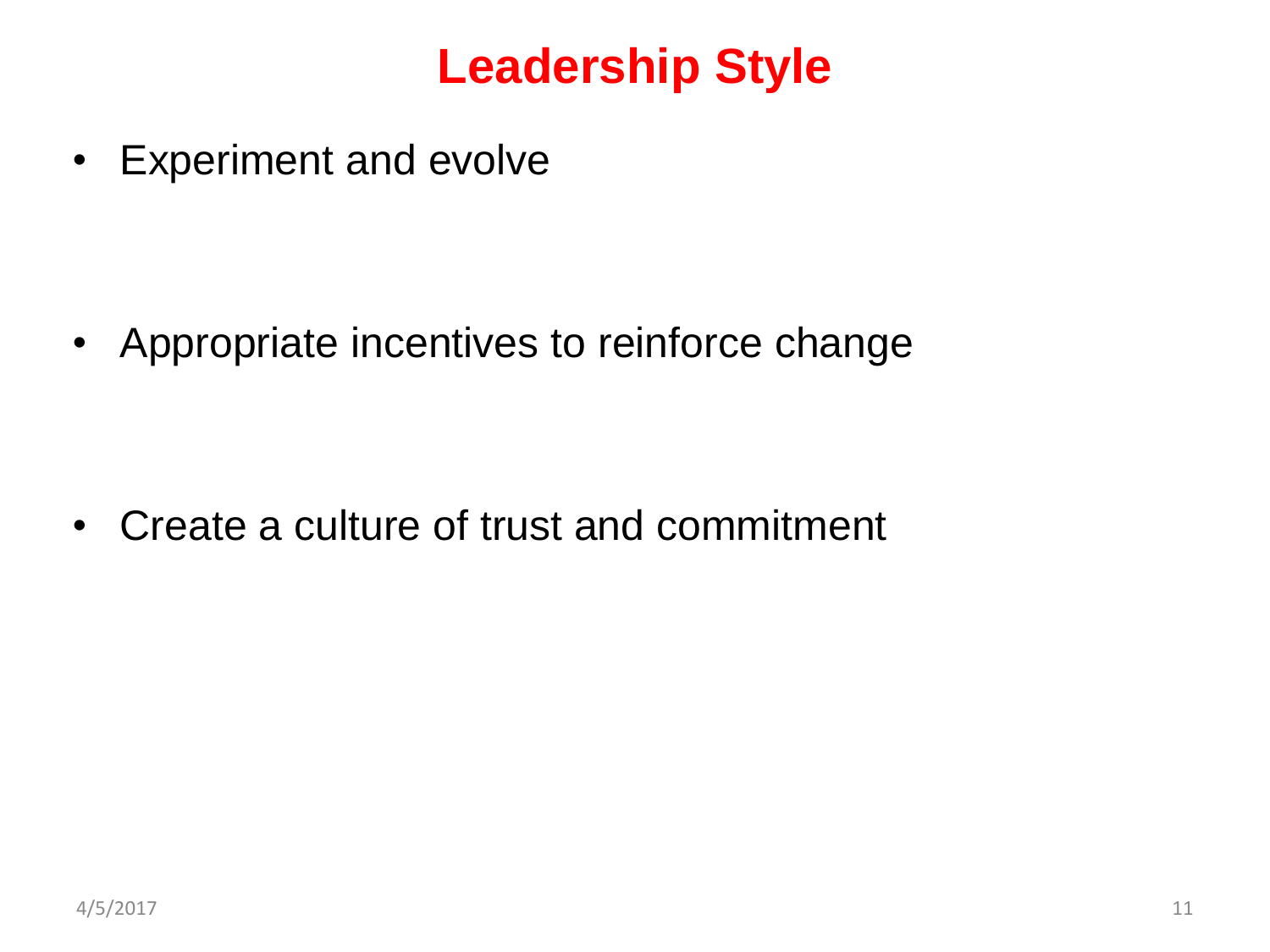## **Challenges and Opportunities in B-School Education**

• New IIMs

• Significant teaching loads in most business schools (TAPMI has a very reasonable teaching load – 90 to 150 hours per year)

• Limited time for research and lack of resources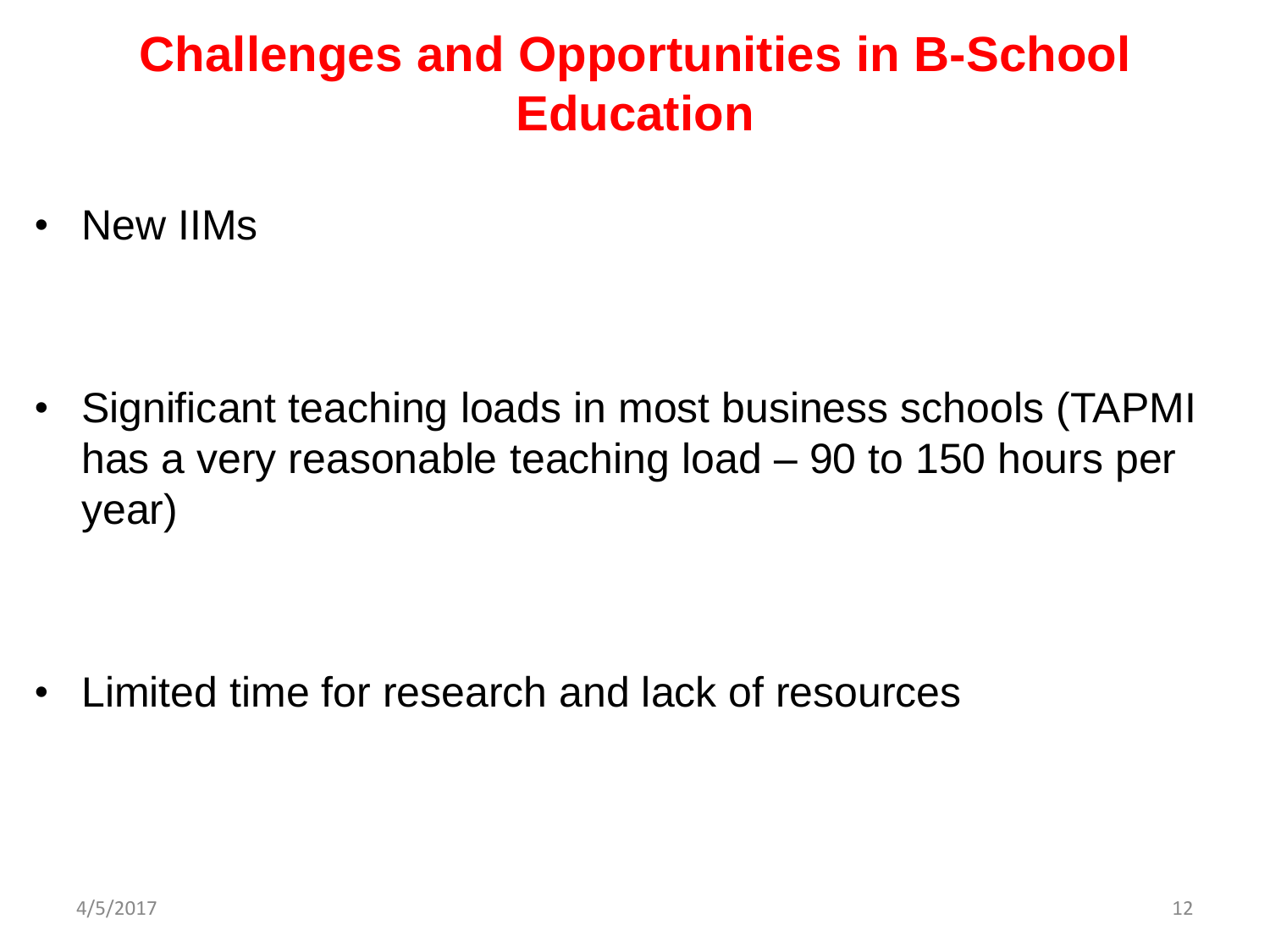#### **Challenges and Opportunities B-School Education**

• Most business schools in India don't have a strong PhD program

• Breadth and depth of skills of our graduates

• Testing for leadership potential, communication skills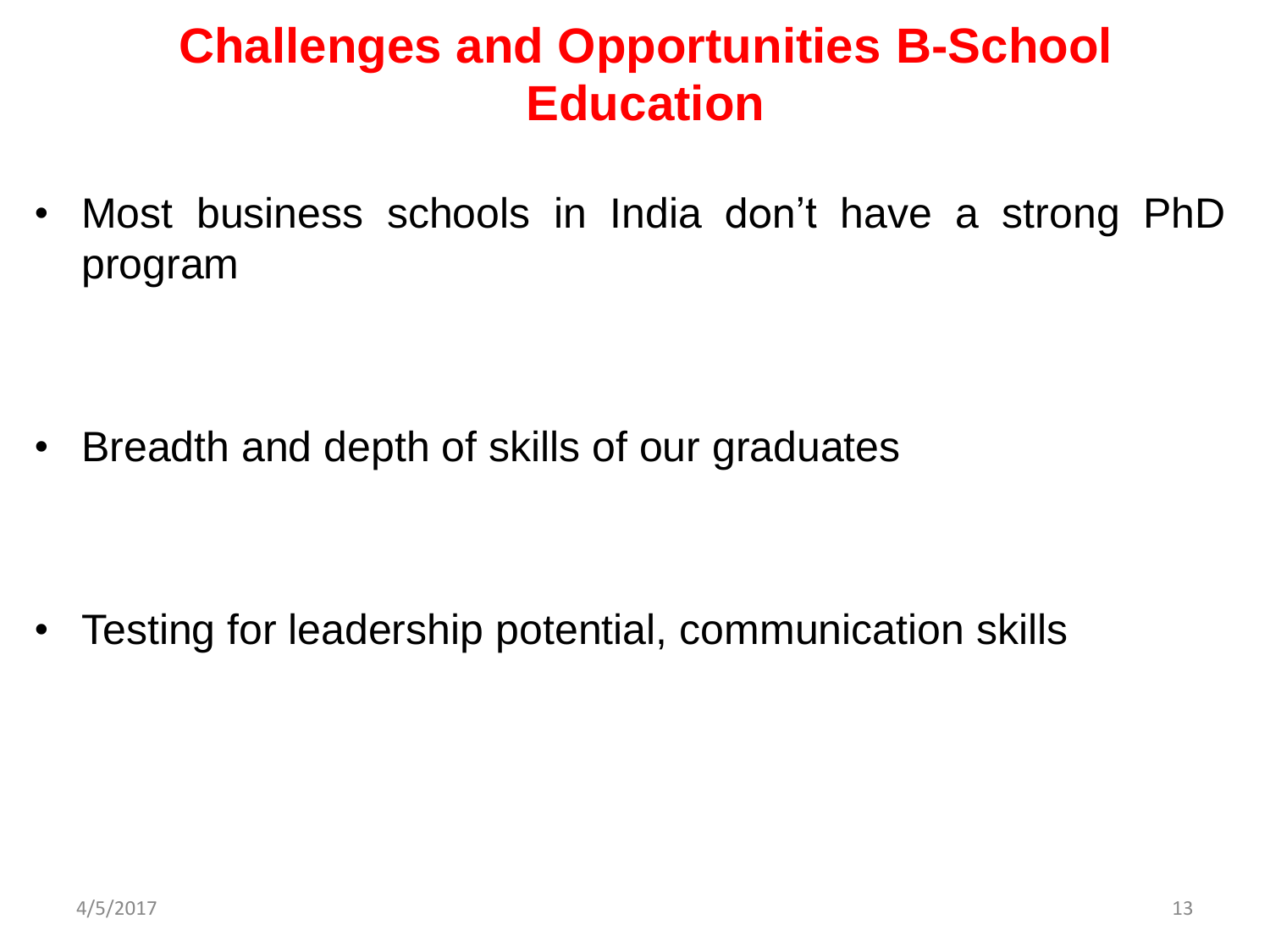## **Challenges and Opportunities in B-School Education**

• Technological advances – such as Massive Online Open **Courses** 

• Lack of teaching innovation – Do we encourage critical thinking?

• Weak research performance by majority of B-School educators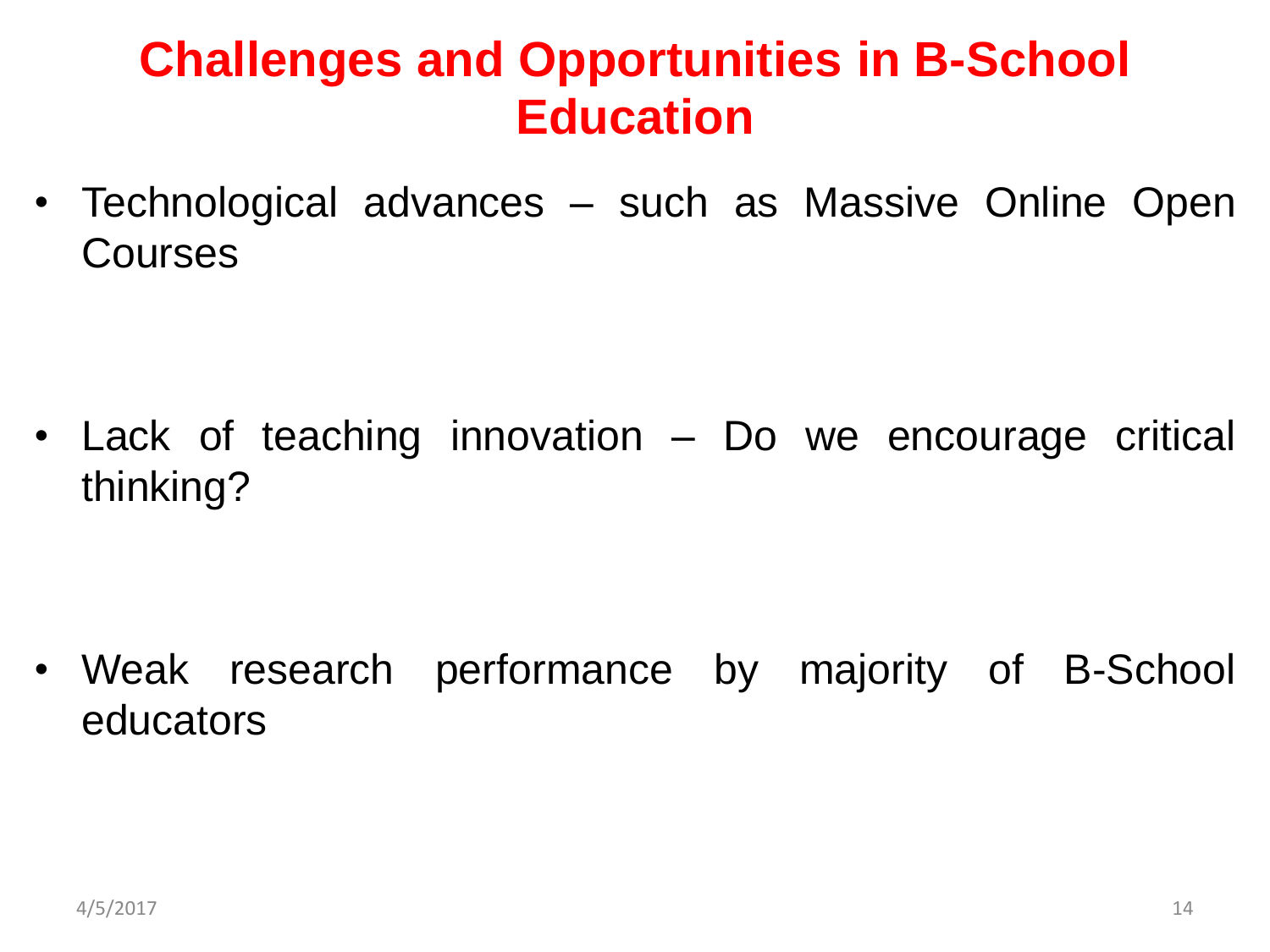#### **Our Mission Statement**

#### "To excel in postgraduate management education, research and practice"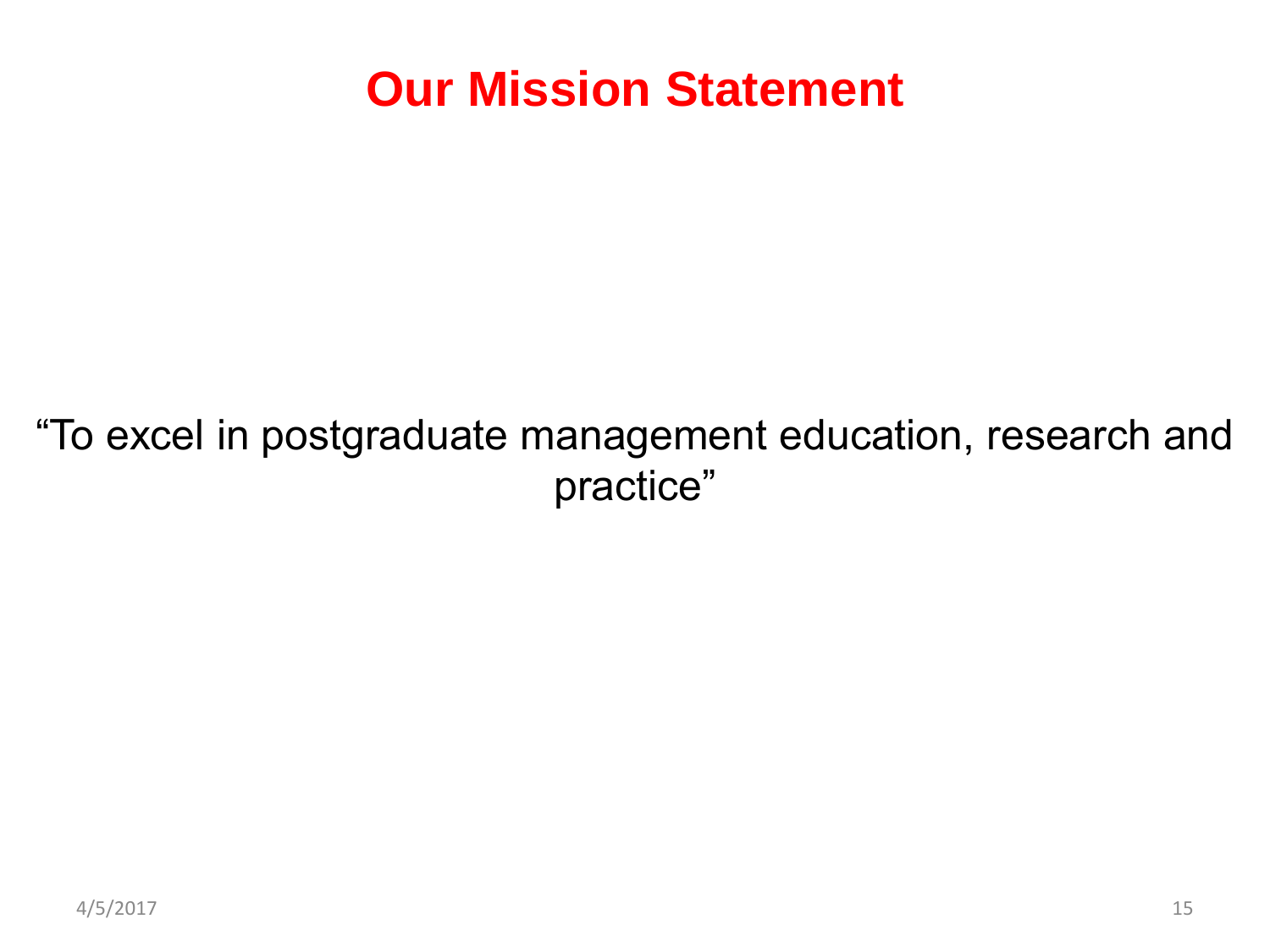## **My Research Plan**

- Continue to publish in top ranked journals
- Target Journals [next five years]
	- The Accounting Review
	- Contemporary Accounting Research
	- Review of Financial Studies
	- Journal of Accounting Research
	- Journal of Financial Economics
	- Journal of Accounting and Economics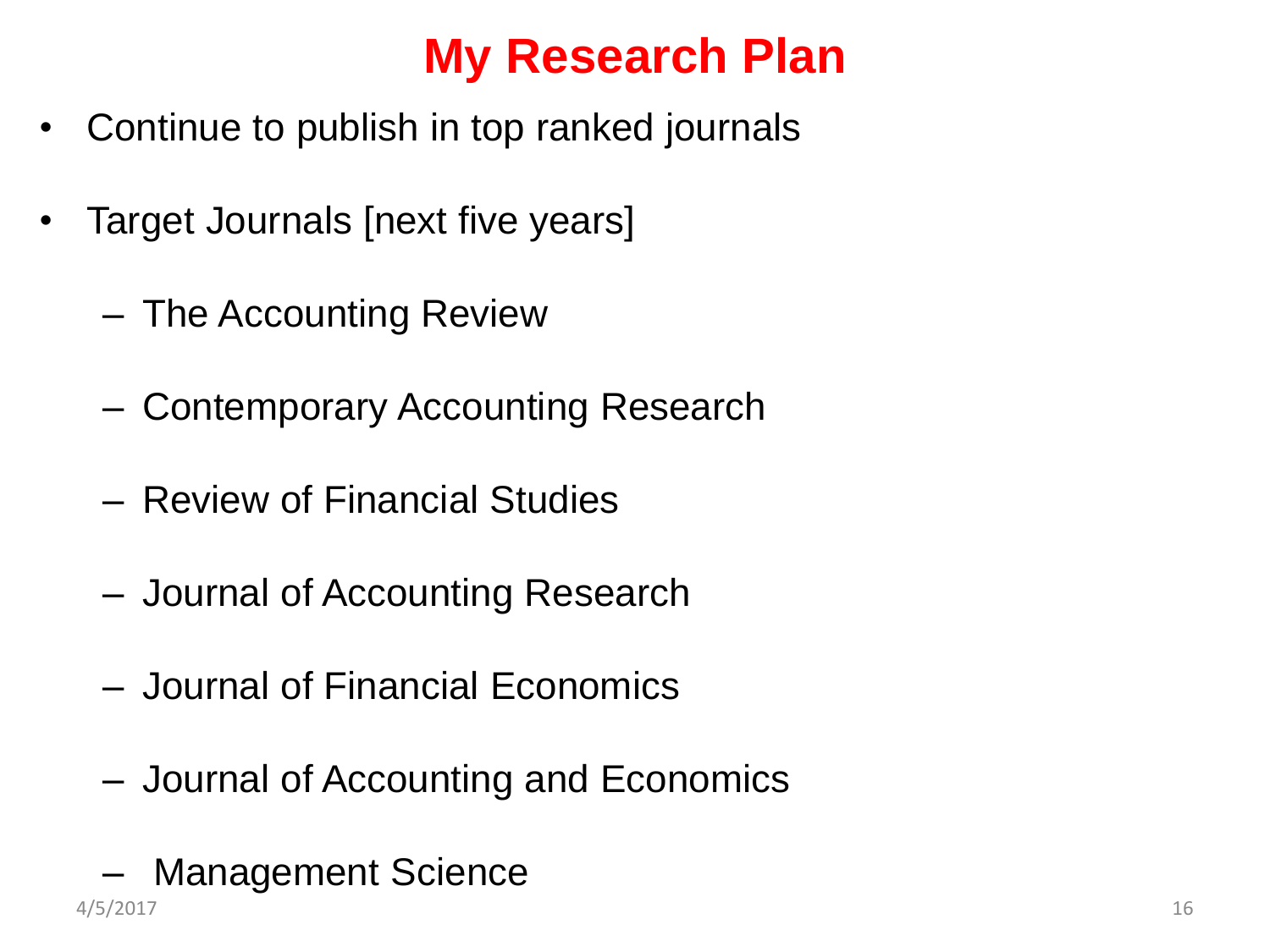#### **My Research Plan**

- Present in top accounting and finance conferences such as:
	- MIT Sloan Asia Conference in Accounting
	- American Accounting Association Annual Meetings
	- Miami Behavioural Finance Conference
	- Western Finance Association Conference
	- Utah Winter Accounting Conference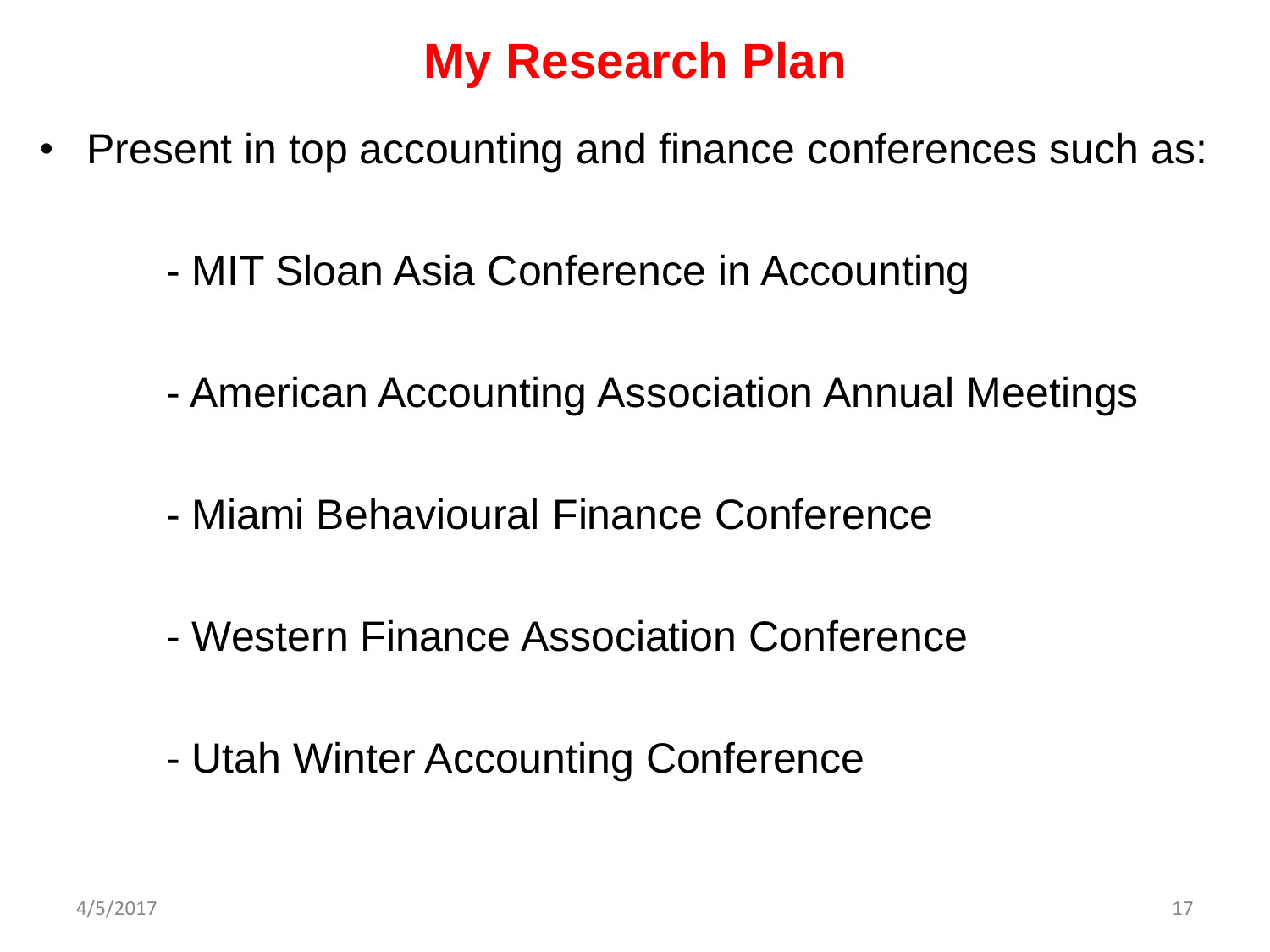• Create strong research teams across areas

• Invite top researchers across areas to TAPMI to collaborate with faculty and PhD scholars

• Area heads to nominate researchers (three per area) of national and international repute

• Create clusters within areas and appoint mentors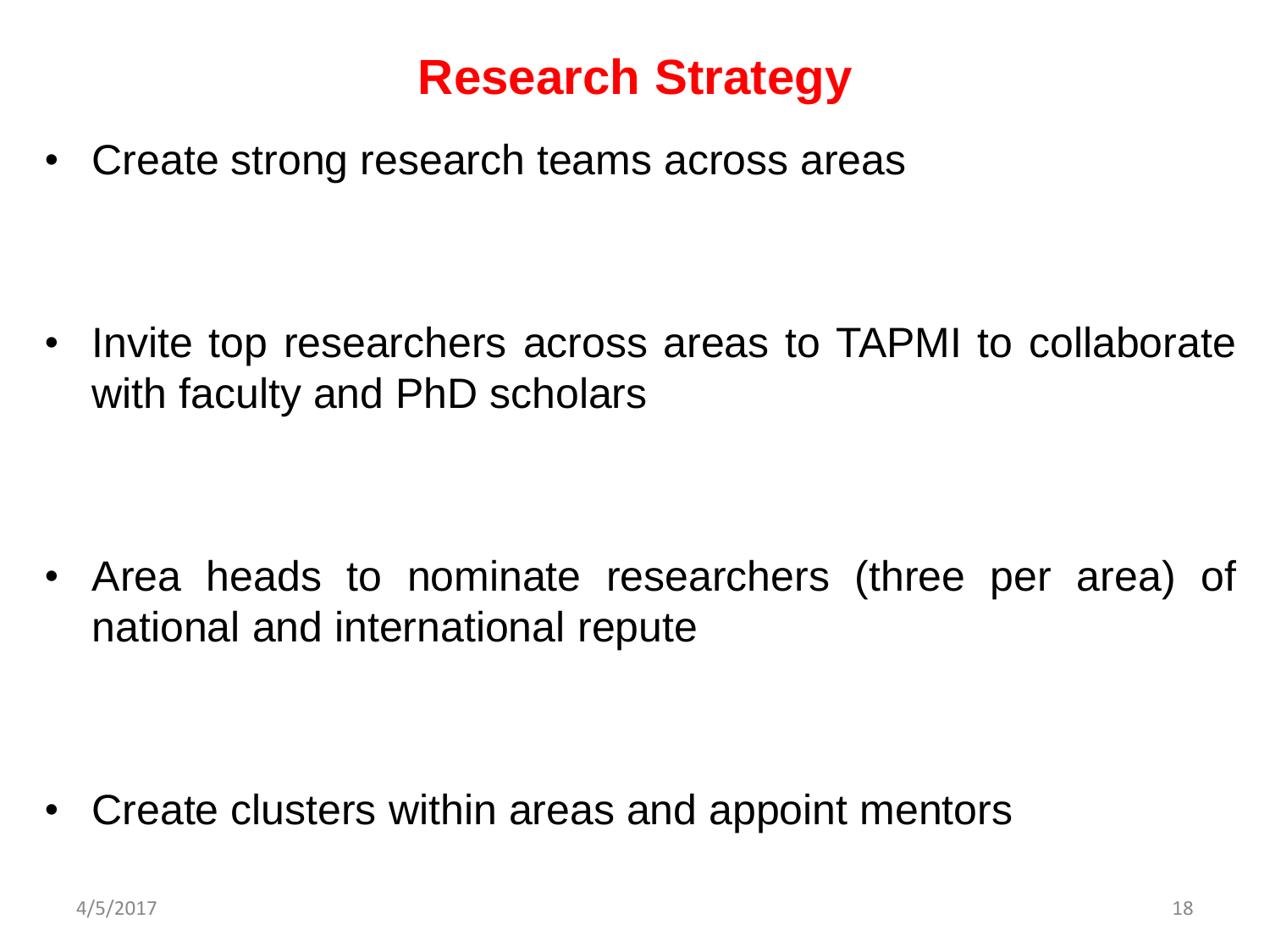- Recruit recent PhD graduates from leading schools around the world.
- Clear research expectations both minimum and aspirational for all levels of appointment and promotion.
- Access to world class databases and software Reuters terminals are a good starting point
- Area heads to suggest research databases required to conduct good quality research
- Recruit good faculty and retain research active faculty.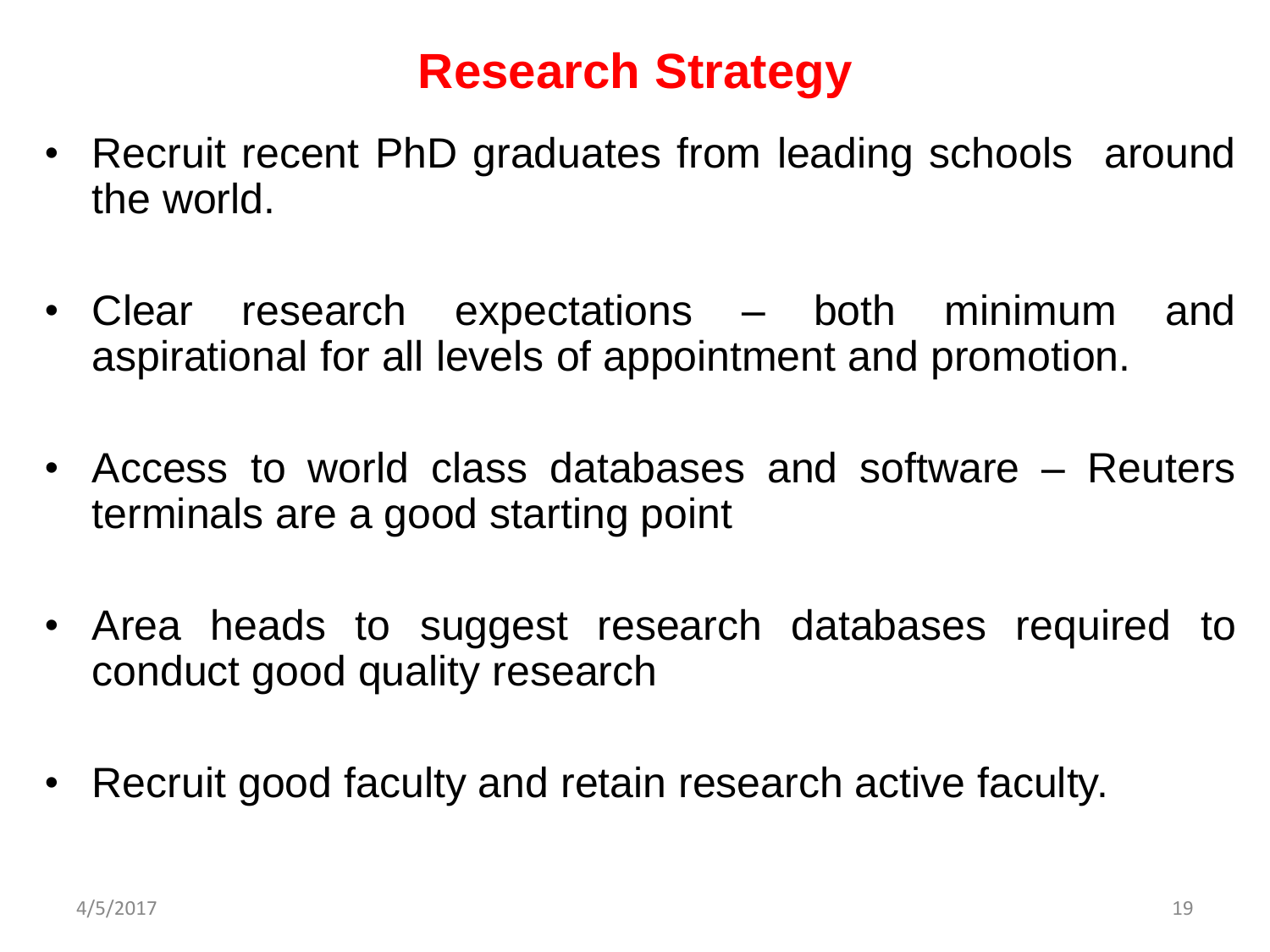- Focus on impactful research publications in top journals.
- Junior faculty (Assistant Professor Level) must aim to publish at least in B level Journals.
- Occasional C is okay but we must move toward at least B level journals
- Senior faculty must aim to publish in A and A\* Journals / high quality cases.
- Faculty to present research papers in leading domestic and international conferences.
- Setup a Distinguished Visiting Scholars Program Invite top researchers and editors of leading journals to visit TAPMI.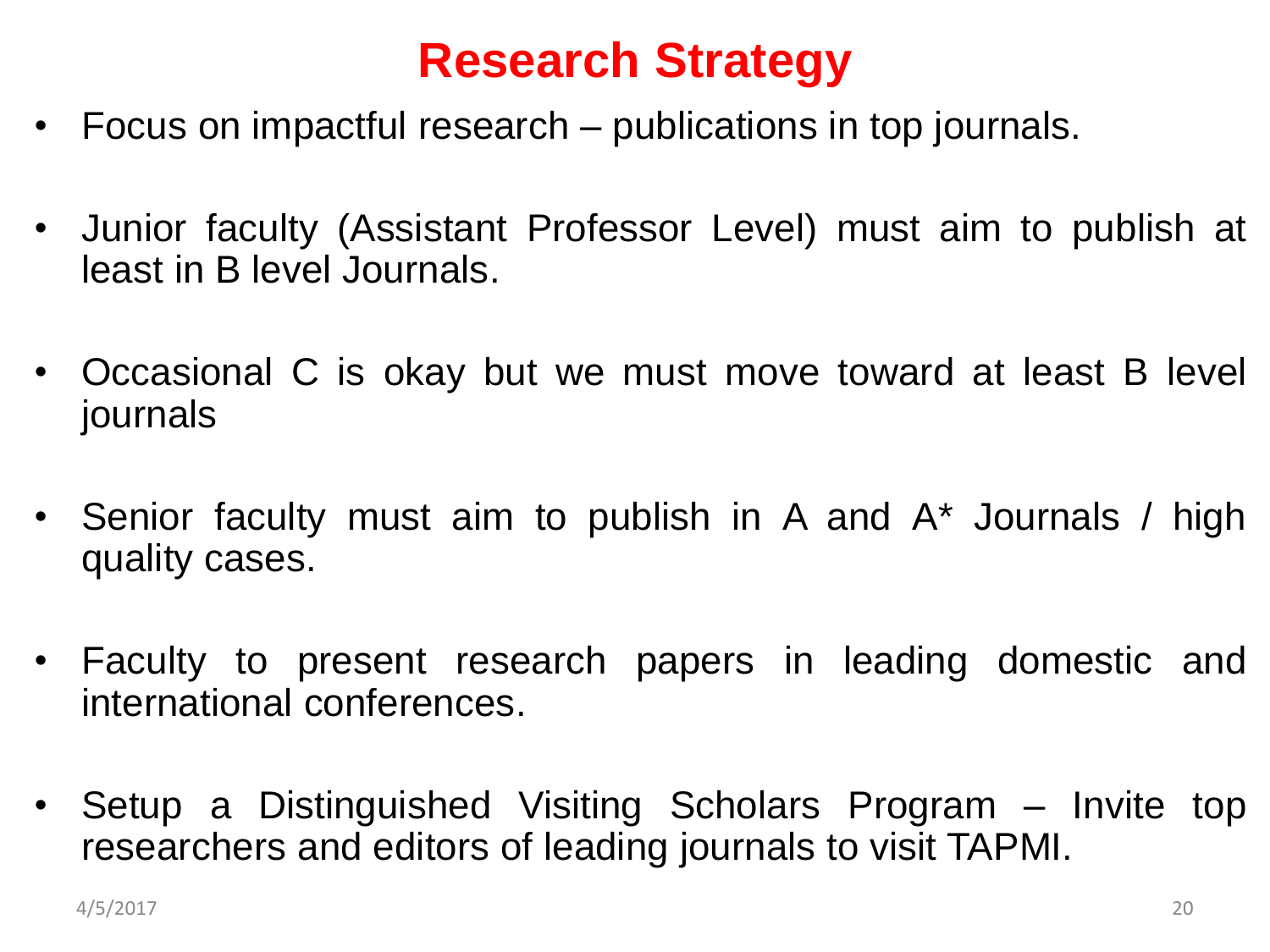# **Research Plan (2017-2022)**

- Increase the number of top tier (top five Journals) publications to 3 over the next five years.
- **Review at the end of the third year.**
- Increase the number of A\* (ranked below top five but A\* under the ABDC Rankings) to 3 over the next five years.
- **Review at the end of the third year.**
- Increase the number of A ranked publications to at least 3 over the next five years.
- **Review at the end of the third year.**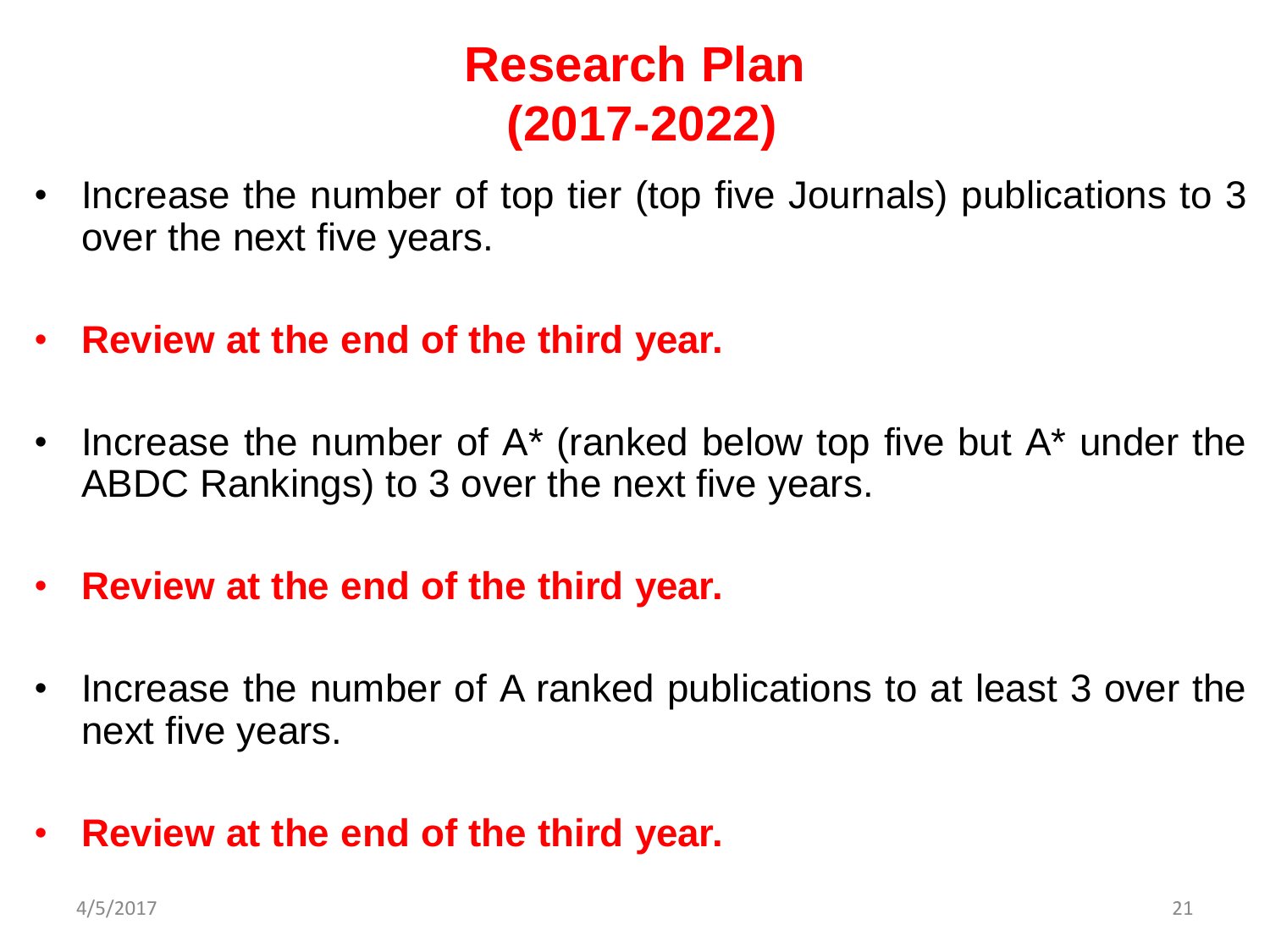• Invite leading researchers from around the world to present in seminar series

• Weekly research sessions for faculty (Wednesdays 3:30 to 5 pm)

• Promote collaborative and multidisciplinary research (papers and joint grant applications) with leading scholars around the world.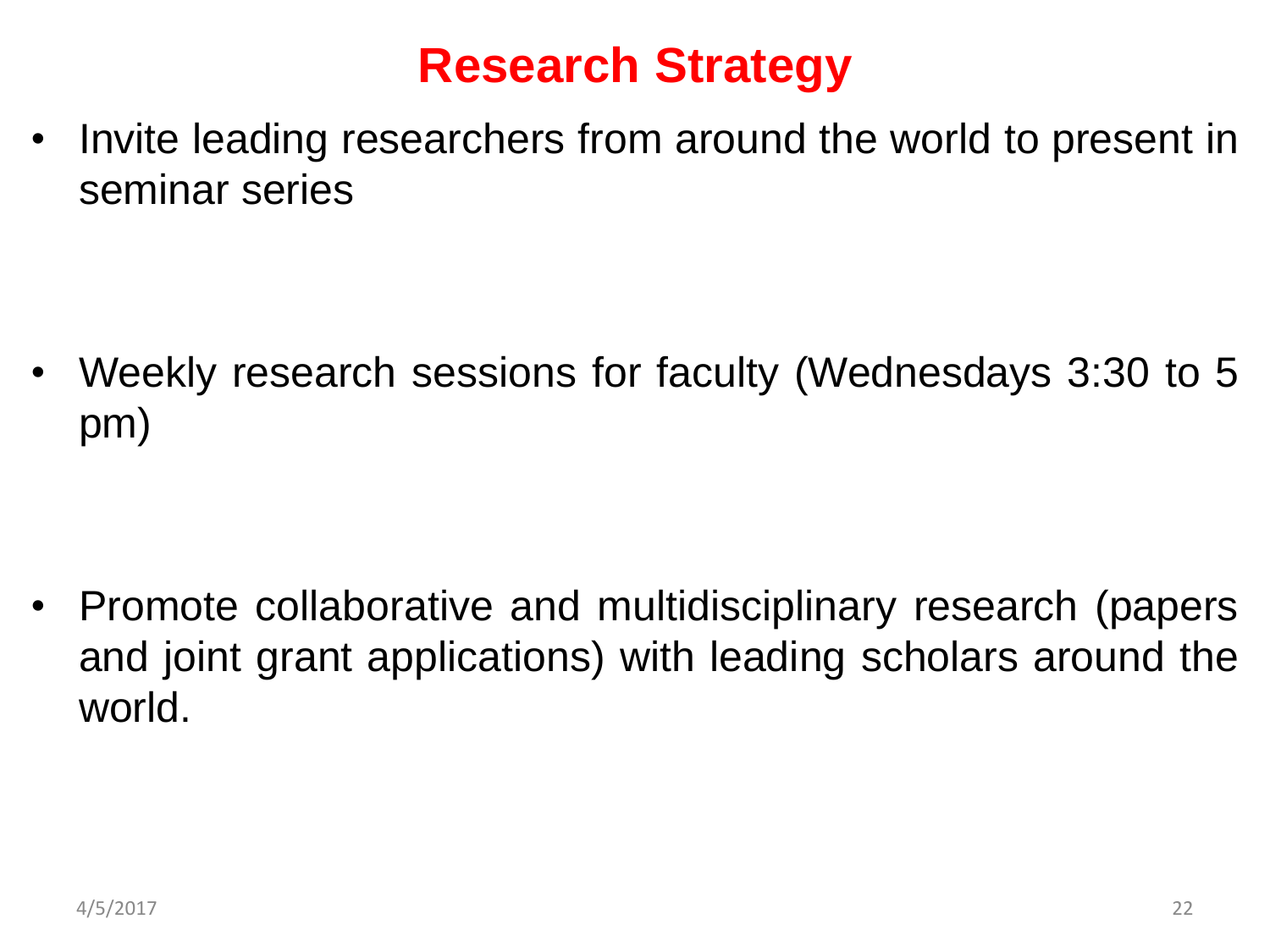#### **Research Support and Workload**

• PDF of INR 125,000 per year – can be accumulated to a maximum of three years

• Support for domestic and international conferences

Appoint an Editor-in-residence to work with faculty on copyediting papers prior to journal submission.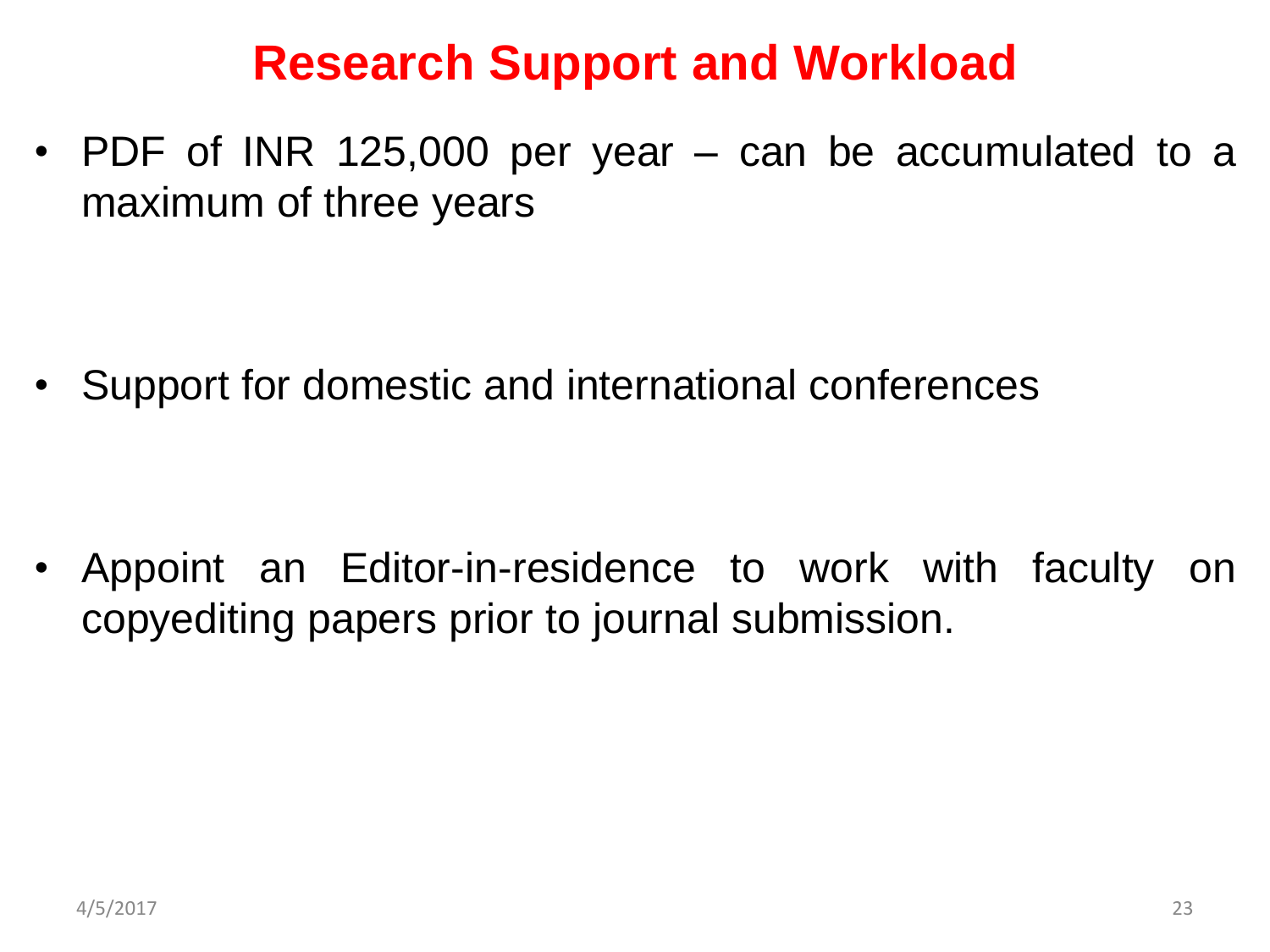## **Education Strategy**

• Continue to generate high demand from talented students

• Make TAPMI the destination of choice

• Focus on student outcomes and career choices

• Create a student centred learning atmosphere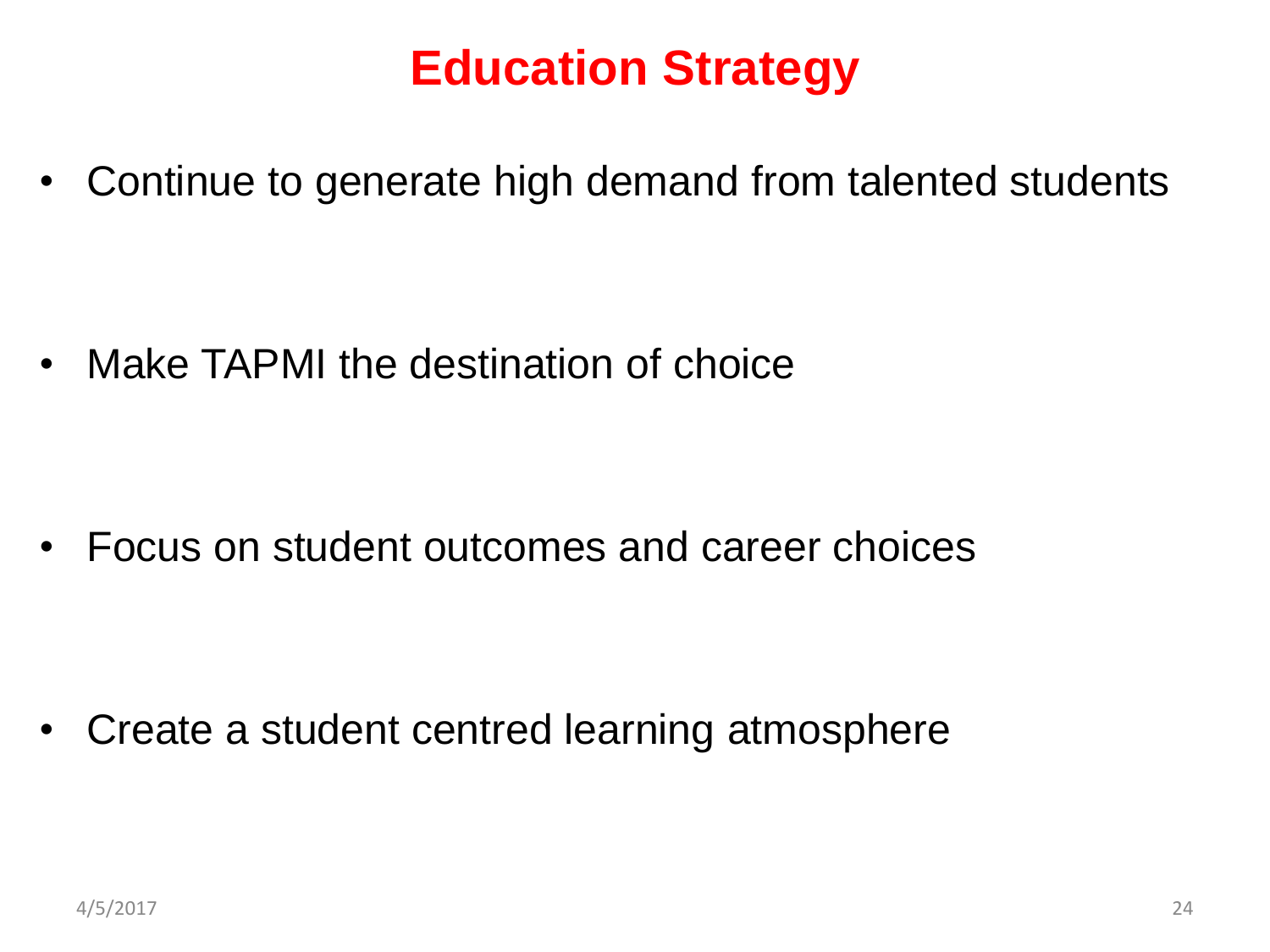# **Education Strategy**

- Provide meaningful and real-world opportunities to TAPMI students
- Invite senior industry professionals to co-teach second year courses – all areas to create a bank of industry professionals.
- Create industry relevant graduates
- Other areas where possible map courses with industry recognized programs and bodies such as the CBOK of CFA.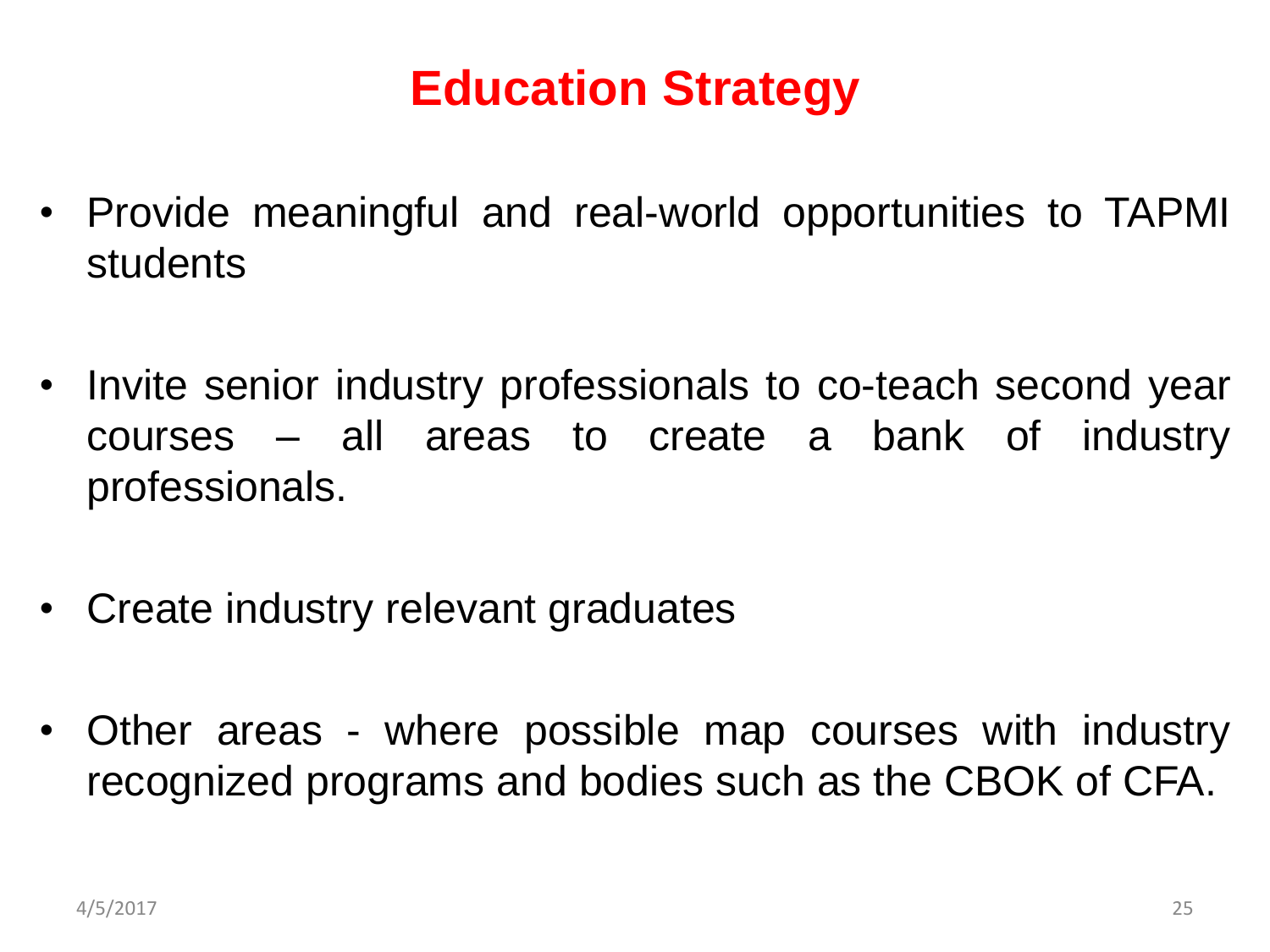## **Education Strategy**

• Teaching load MUST NOT exceed 150 hours per year

• Minimum load to be set at 90 hours [rationalize first year courses. Bring first year credits to 50]

• Disestablish irrelevant courses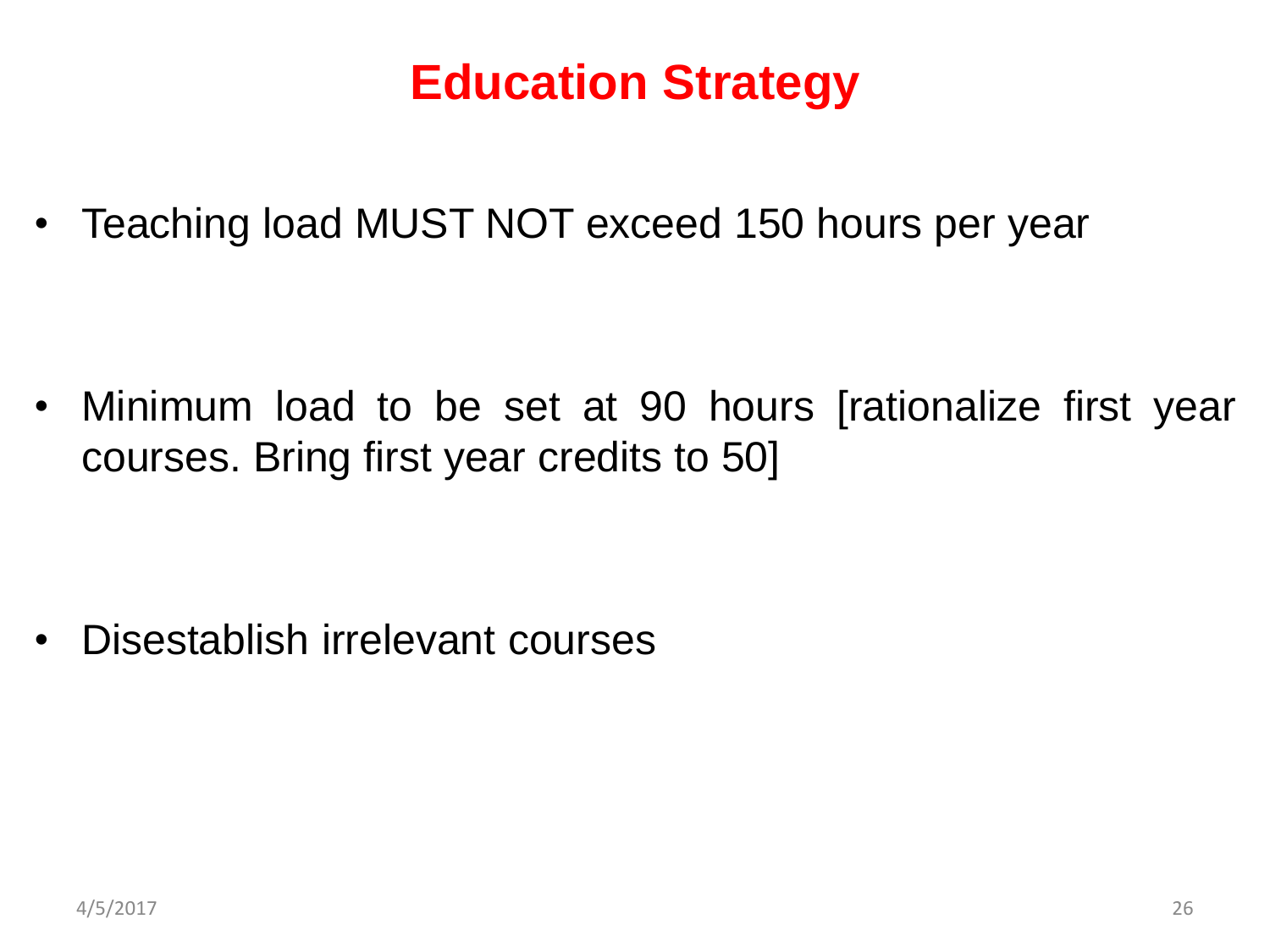## **Current workload [At 250 Points]**

- Each faculty must obtain at least 60 research points per year out of a total of 250 points
- Maximum teaching load will be set at 150 hours per year
- Research points can be through PRJs or cases.
- Details of rankings and associated points are in the CPMS document.
- Reviews for Assistant and Associate Professors every six months.
- For faculty who are pursuing PhD a letter is required from the guide stating that the candidate is making sufficient progress in their PhD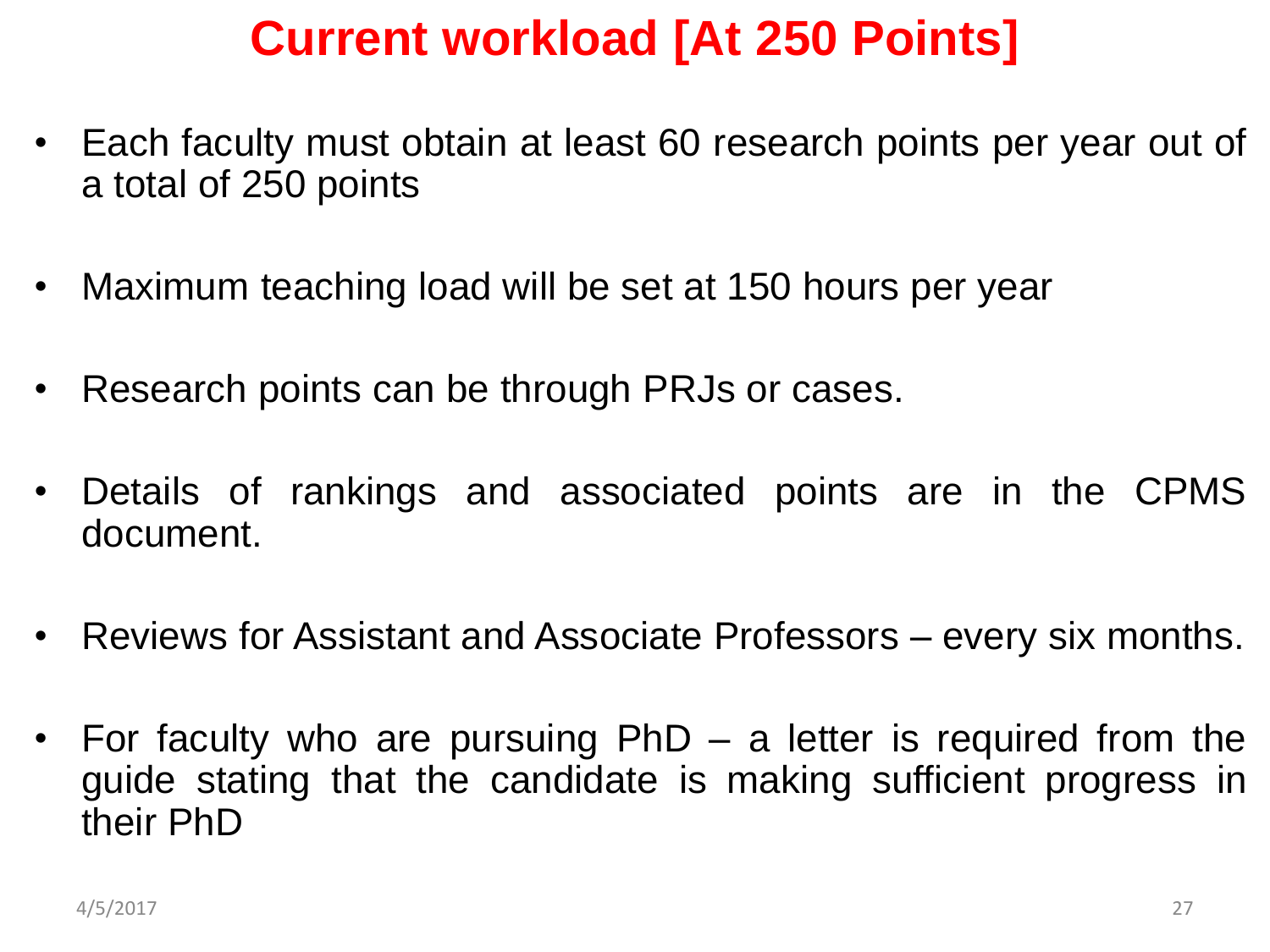## **Going Forward**

• Bring down the workload to 200 points

• Remove feedback – don't incentivize feedback

• Minimum teaching must be 100 points, administration – 50 points and 50 points research

• No incentives for teaching above the maximum teaching load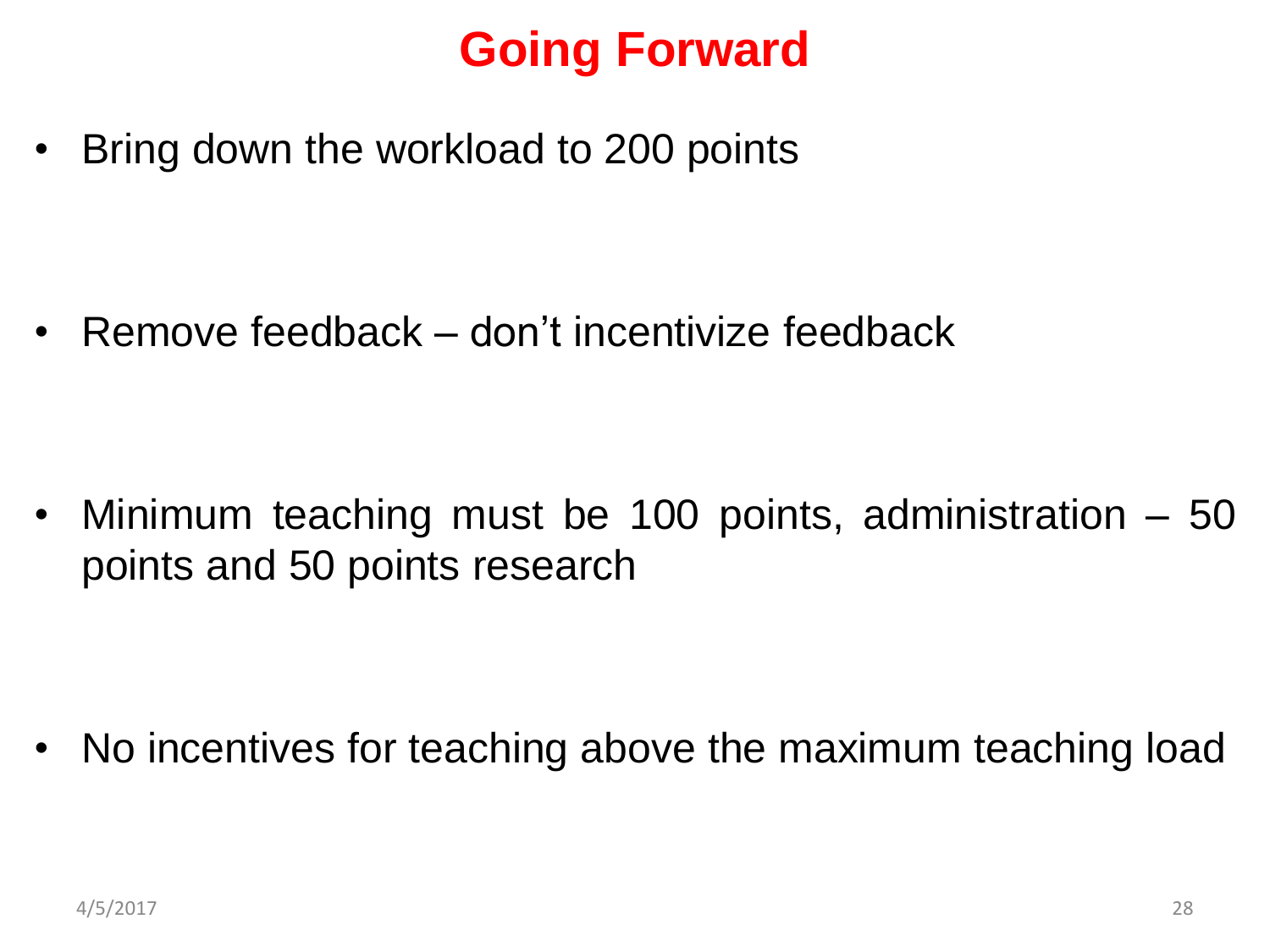# **Going Forward**

- No classes on Saturdays (PGP office to check)
- Do we require mid-term exams for first year students? What is the purpose of the mid-term exam?
- Weight for final exam must not exceed 40 percent.
- Can't the 60 percent be assessed through quizzes, cases (individual / group) projects etc.
- Moodle on saturdays.
- Annual review team: Director, Dean (Academics), Dean (Administration), Area Head and a senior professor from the EXCO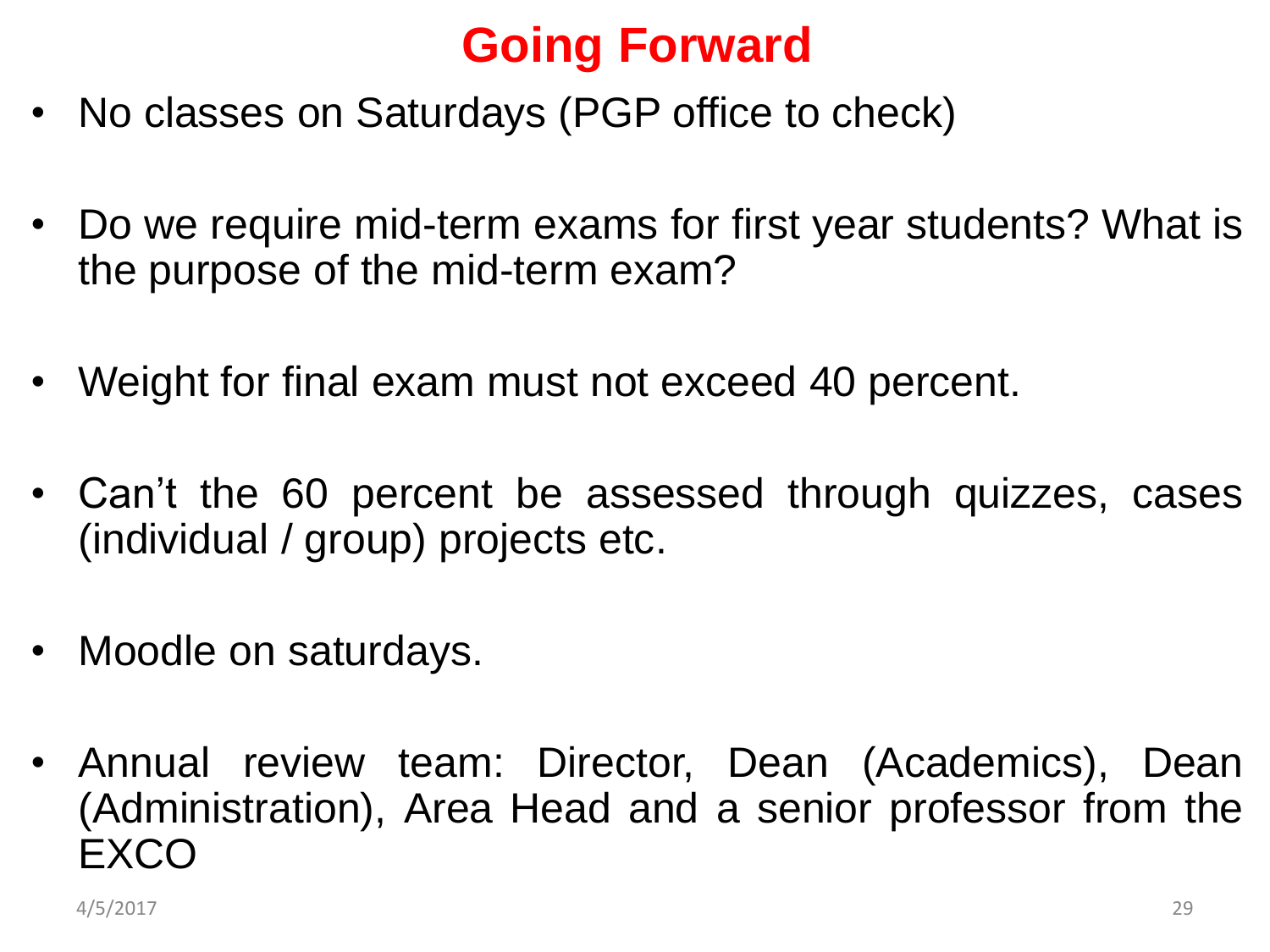# **My Priorities (1)**

- Focus on impactful research and strengthen the PhD program
- TAPMI to move into top 10 within three years
- Areas to create innovative curriculum. Rationalise first year courses. 50 credits. Disestablish irrelevant courses
- Create industry relevant graduates
- Focus on Alumni strategy should be to create MIP and Placement opportunities followed by fund raising
- Budget with fiscal prudence
- Unified branding strategy 4/5/2017 30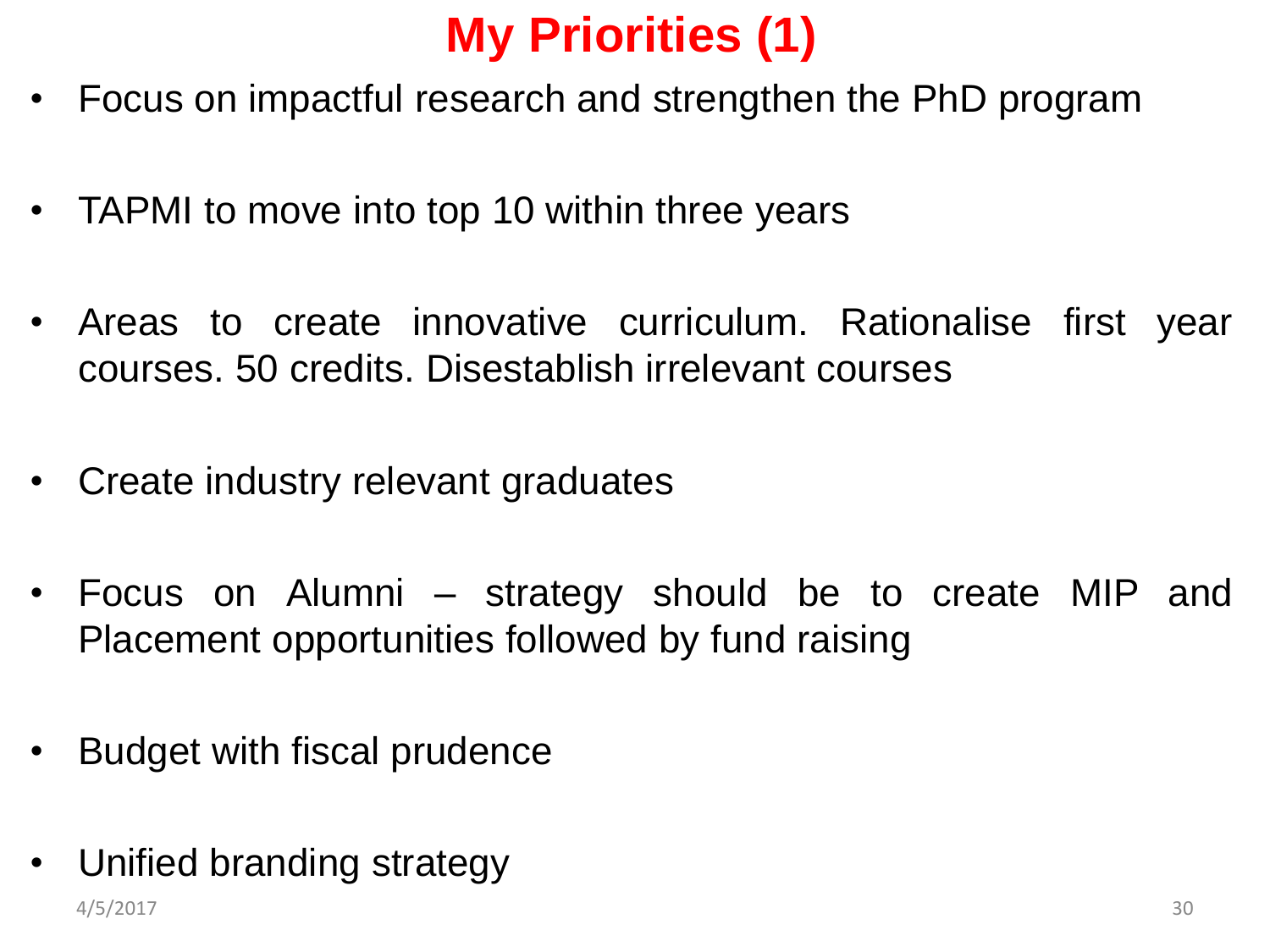# **My Priorities (2)**

- Increase the BKFS intake to 60 within the next two years
- Increase the average salary to at least 12.5 lakhs for BKFS October 2017 to February 2018. PGDM average should be close to 11 lakhs
- HCM to be closed if we don't get at least 20 this year
- Focus on the BKFS blended program 120 seats
- Increase the tuition fee to 15 lakhs for PGDM and 16 lakhs for BKFS – 2018 batch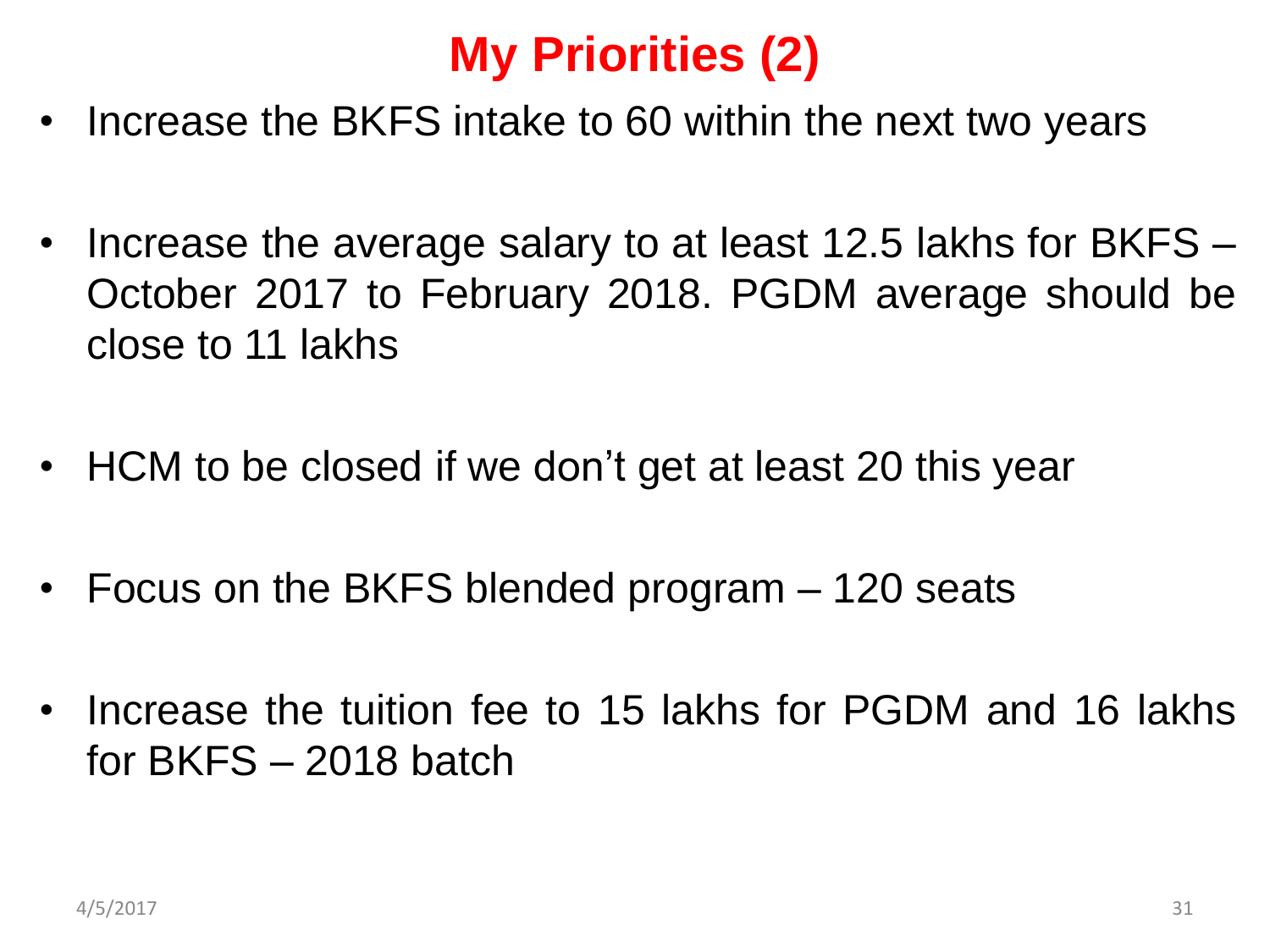# **My Priorities (3)**

- Identify alternate sources of revenue EEP
- Monetise the TAPMI Finance Lab program given to EEP **Chair**
- Monetise LADC from 2018 Col. James to work with the EEP Chair
- Create a corpus of 10 crores over the next five years [2 crores per year]
- Create area-wise advisory boards (consisting largely of alumni to advise on course curriculum and assist with MIP and Placement opportunities)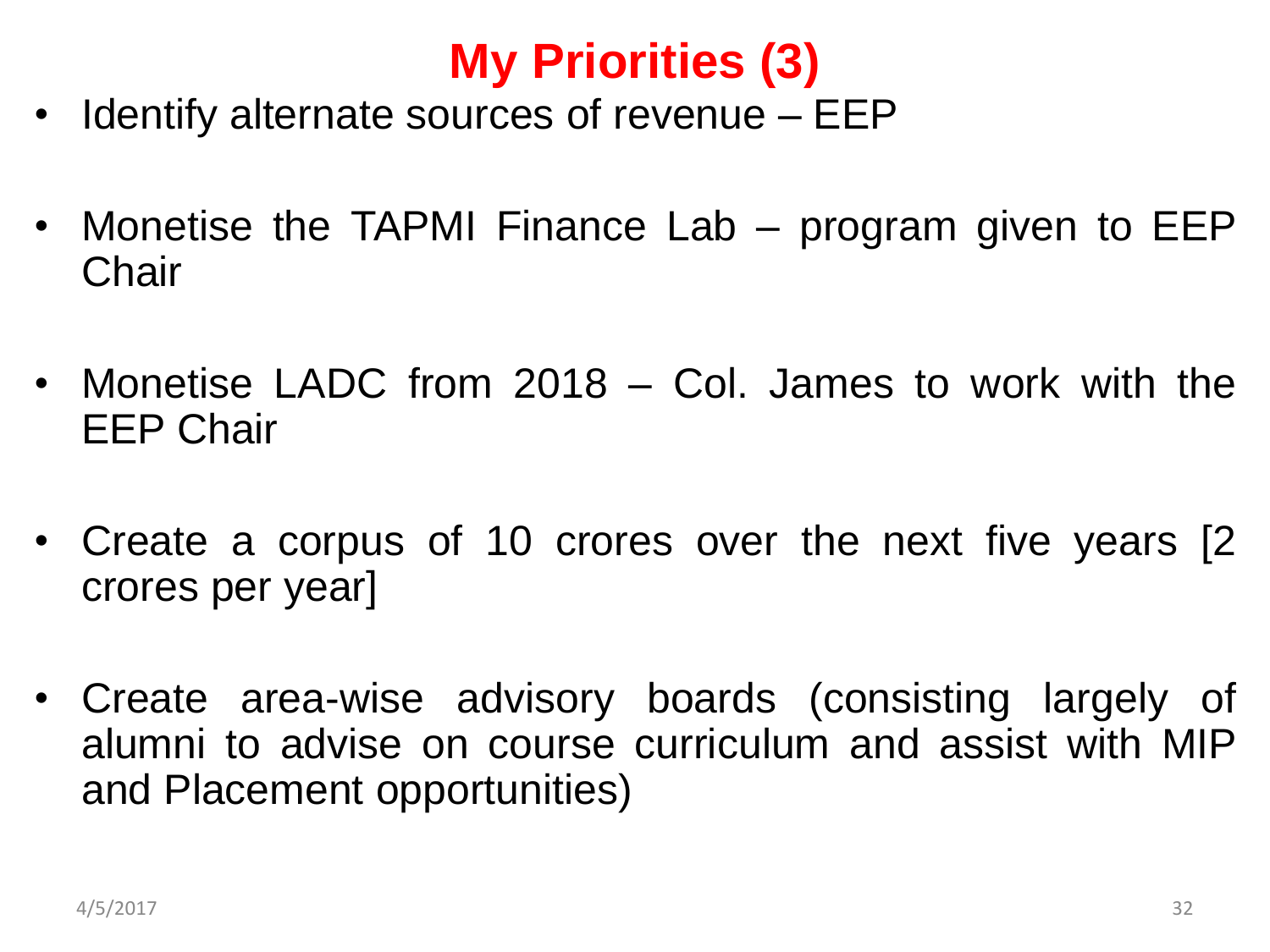## **Activity Heads**

Raghunath Rudran – RPC Chair

Aditya Mohan Jadhav – Admissions Chair

Gurudutt Nayak – Quality Assurance Cell

Vishwanathan Iyer – Associate Dean (Academics)

Gururaj Kidiyoor – Area Chair (Marketing) and Chairperson (ARC)

Durga Prasad – Area Chair (Finance)

Rajiv Shah – Chairman (BKFS)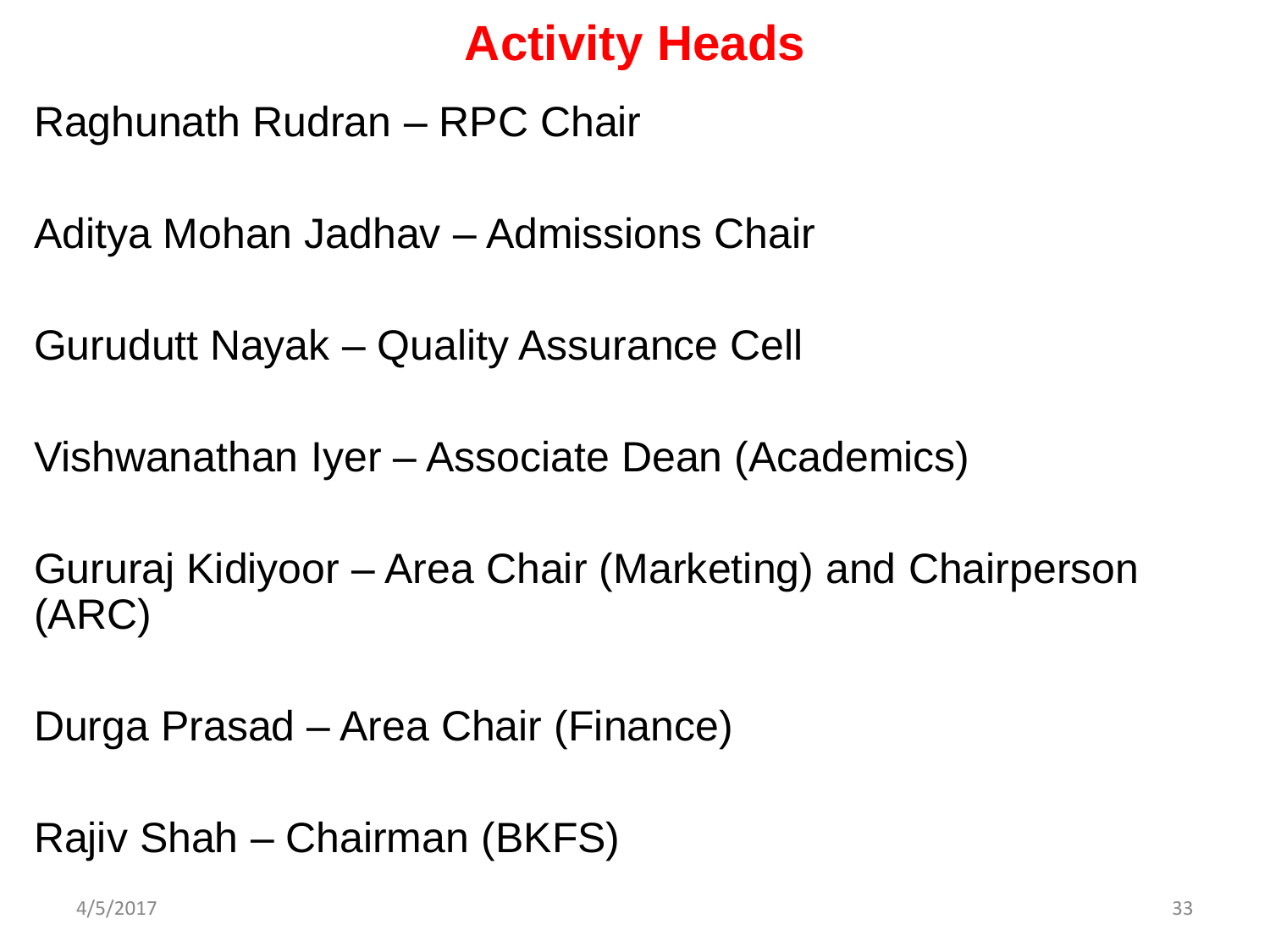## **Activity Heads**

- Activity Heads to submit three-year plans to the Director's office by June 5, 2017
- Activity plans will be tabled at the SPG
- SPG membership Director, Deans, Associate Deans and the RPC Chair. Professor Kidiyoor is a permanent invitee.
- Activity plans will be finalized in the June meeting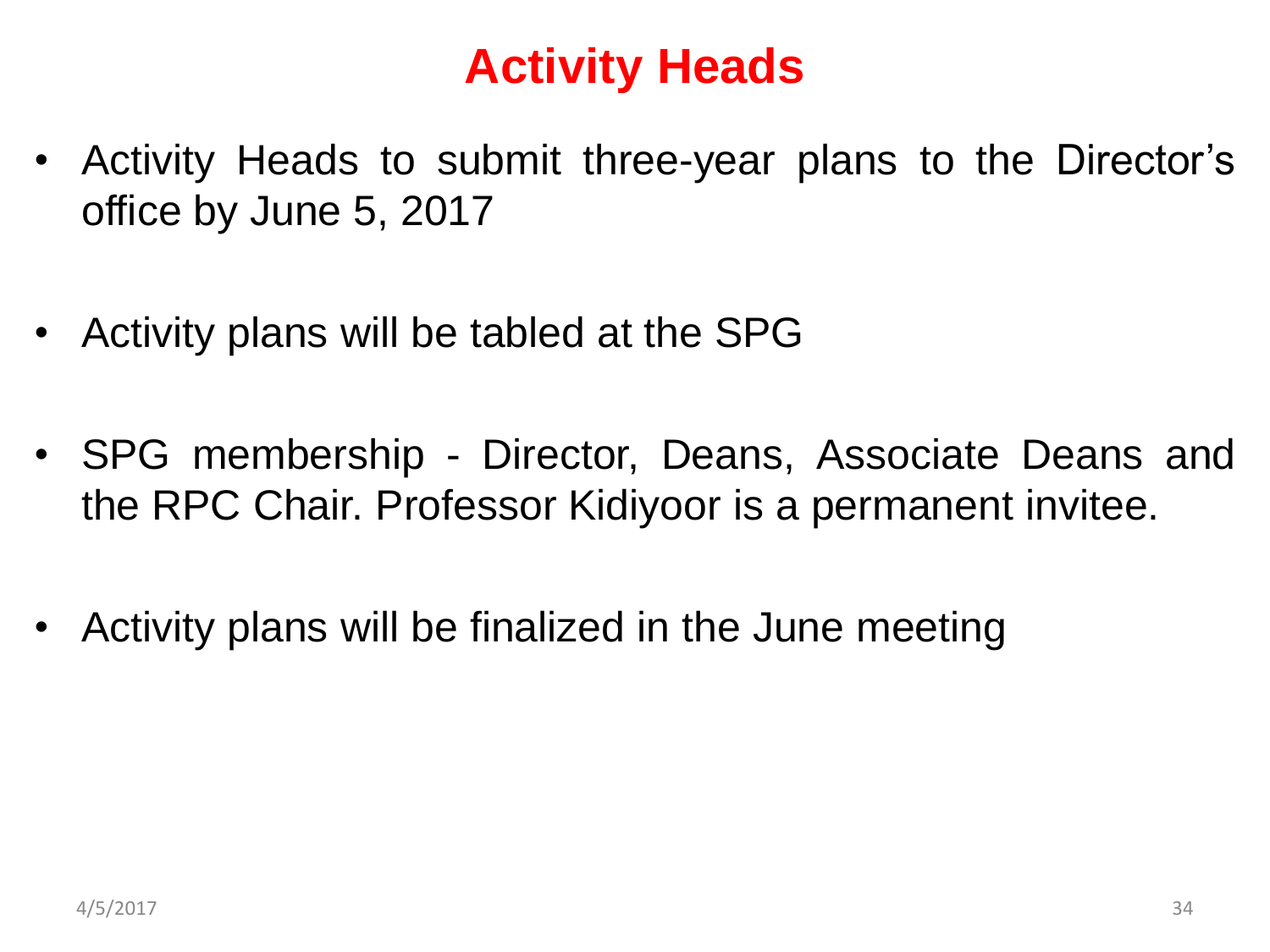#### **Areas**

- Four areas at TAPMI
	- Marketing
	- Finance
	- Human Resources
	- Operations and IT
- GM faculty to align with one of the four areas
- Clusters within areas could be created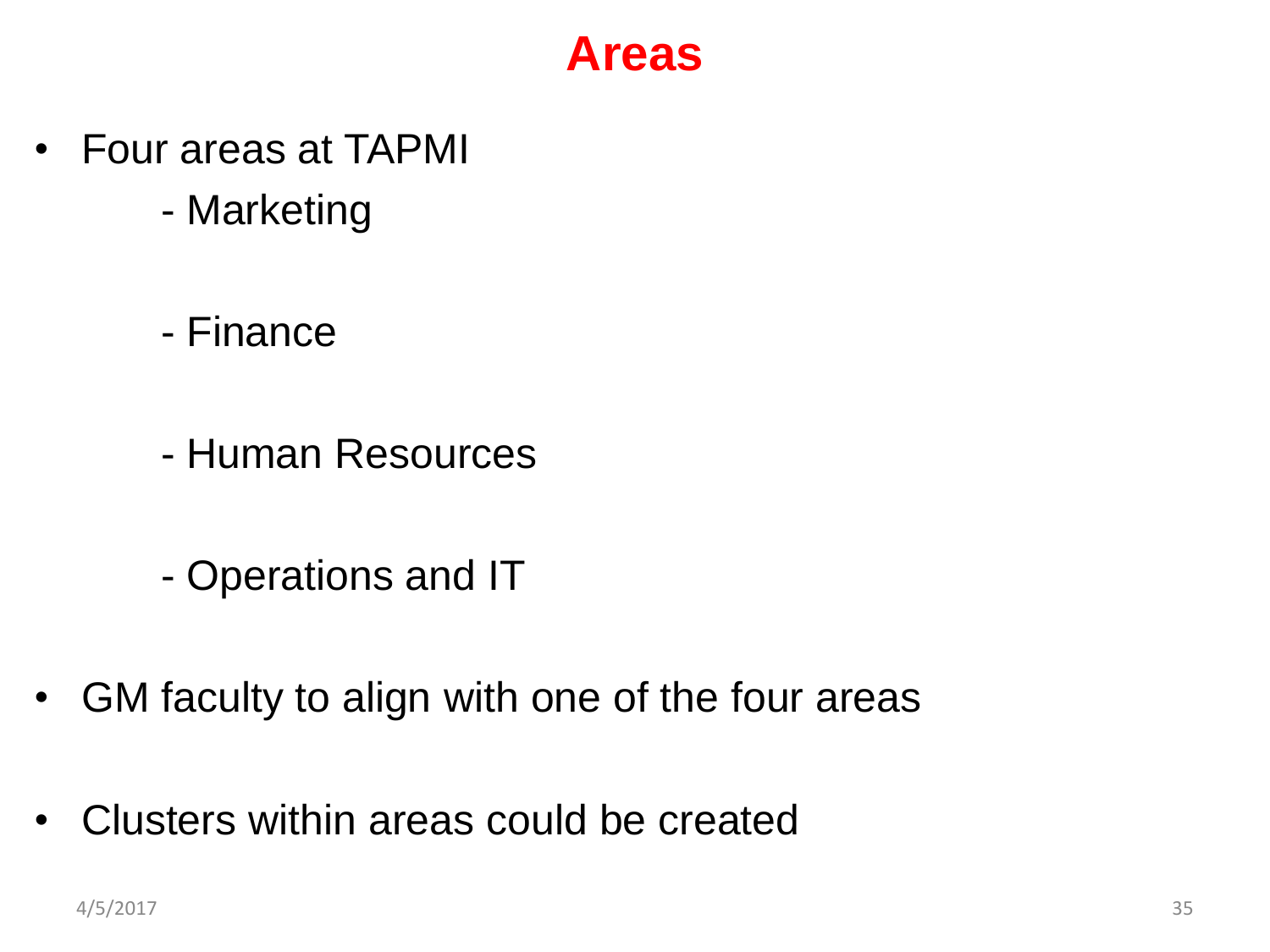#### **Centres of Excellence**

• Centre for Banking and Finance

#### **Proposer:** Finance Area

• Centre for Inclusive Growth and Competitiveness

#### **Proposer:** Finance Area

Interested faculty across areas would be part of the centre.

- Centre heads to present a proposal (three-year plan) to SPG outlining the aims and objectives, key deliverables etc.
- Centre heads to report to the Director.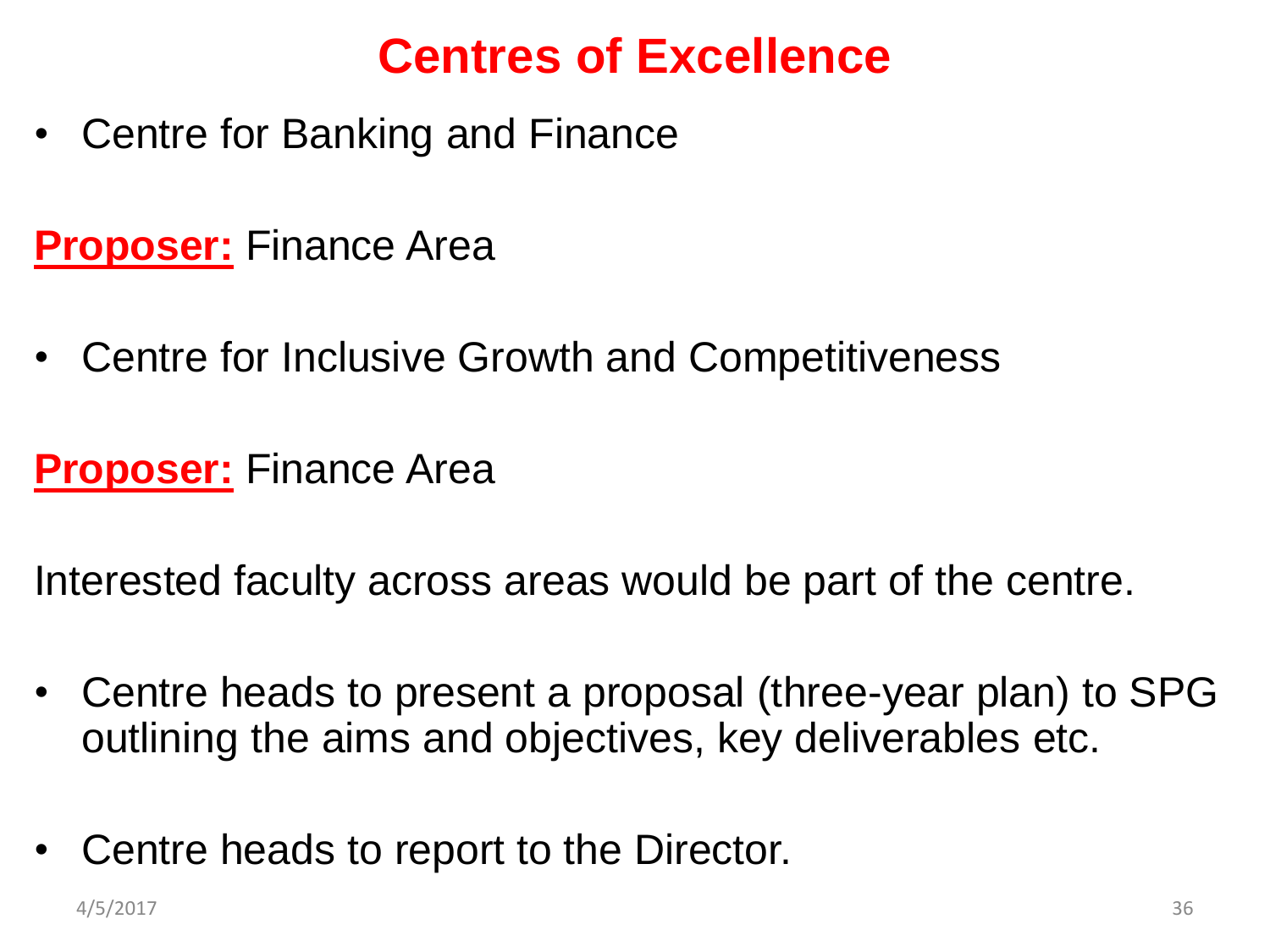#### **Placements**

- Draft a placement policy
- Move toward imposing clear eligibility conditions. We are not a recruitment agency
- Firms to be invited in bands
- Largest band firms to be invited in October [week zero?]
- Firms paying 8.5 lakhs or so to be invited last
- Don't aim to close the placements by Dec end and lose good firms. Can we place by areas?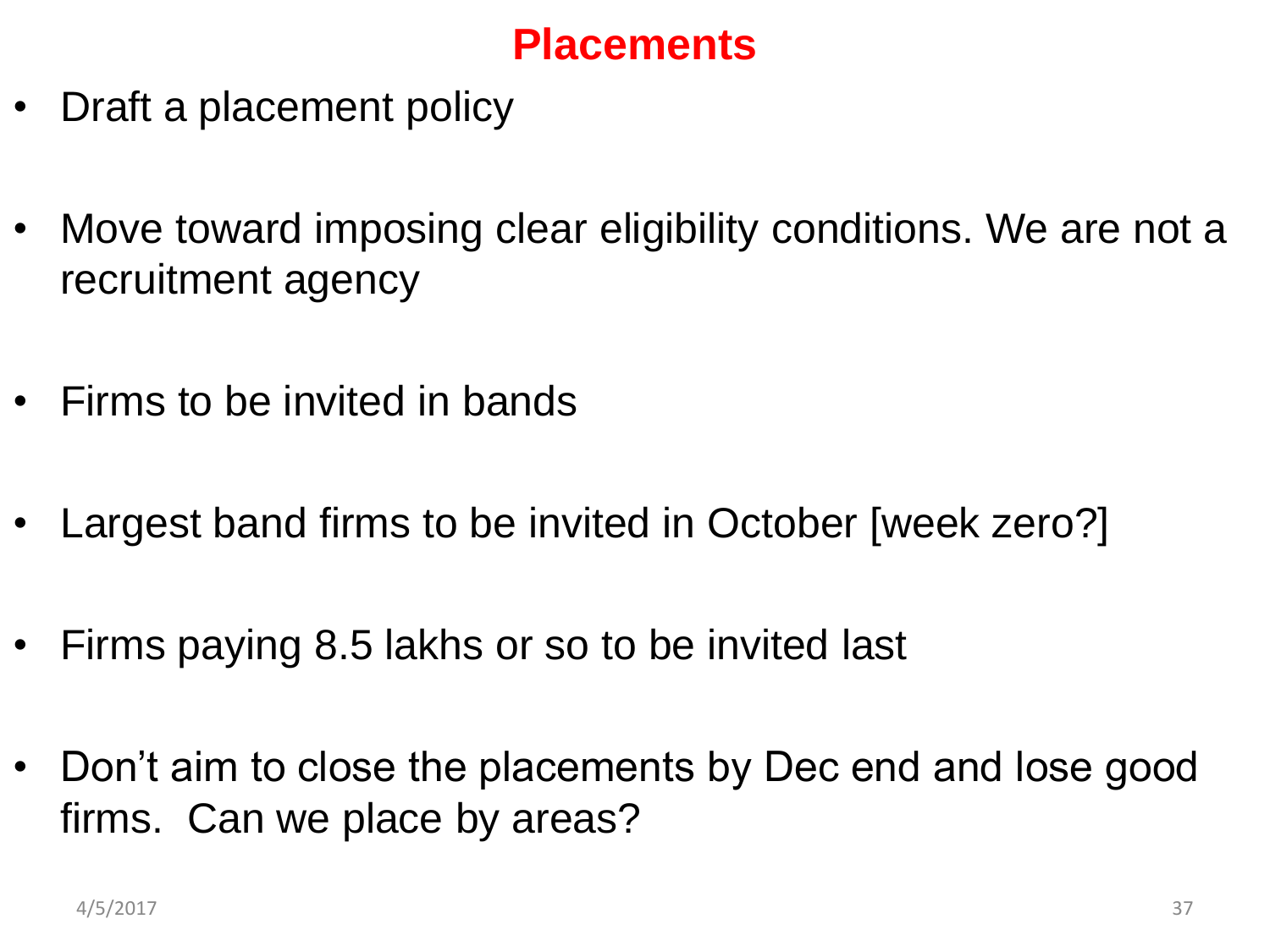# **Administration**

- Director will meet the Dean (Admn) and A/Dean (Admn) daily.
- Director will meet the PGP Chair, Admissions Chair, Quality Assurance Chair, RPC Chair, Placement Chair and the Associate Dean (Academics) every Saturday.
- Director will meet the EXCO (Professors Kidiyoor, George and Rudran) second Saturday of each month
- Staff meeting to be Chaired by Dean (Admn) last Saturday of the month
- Faculty meeting be Chaired by the Director last Saturday of the month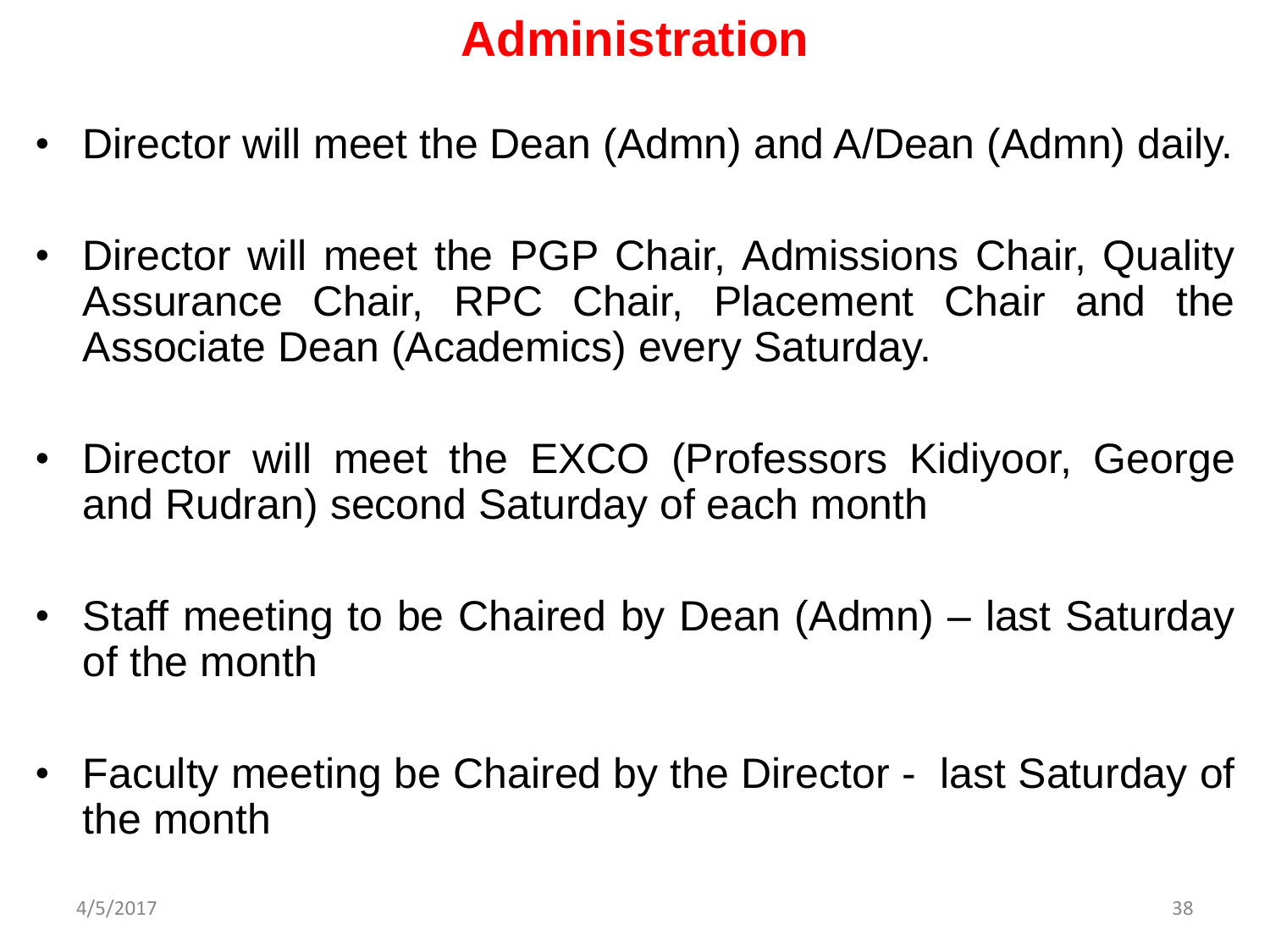#### **Administration**

- Administration to prepare a TAPMI calendar for the year
- Activity heads to inform administration of planned events. Administration to list the events in the TAPMI calendar
- **PGP Office:** No classes on Wednesdays (3:30 to 5 pm) and Saturdays.
- **PGP Office:** Create eight sections plus BKFS Expected intake is 435 plus BKFS.
- PGP Chair and Evaluation Chair to report to Dean (Academics)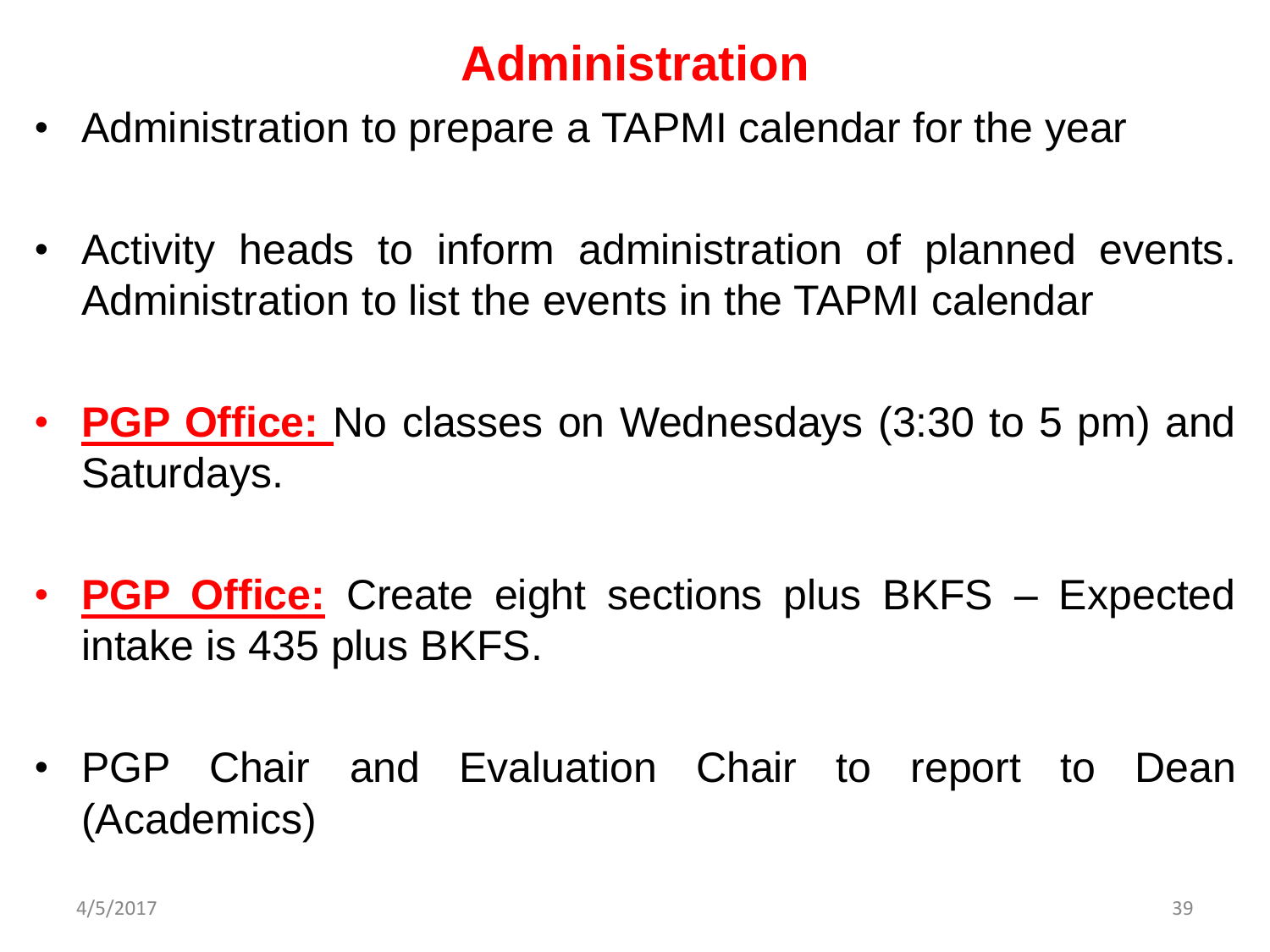#### **Administration**

- Director to spend at least two days a week in the KK Pai Block.
- Area meetings must be held each trimester and minutes of meeting to be sent to the Director's office
- All activity heads must forward the minutes of meeting to the Director's office
- Creating a facebook page for generation of ideas and suggestions. Open to both faculty and staff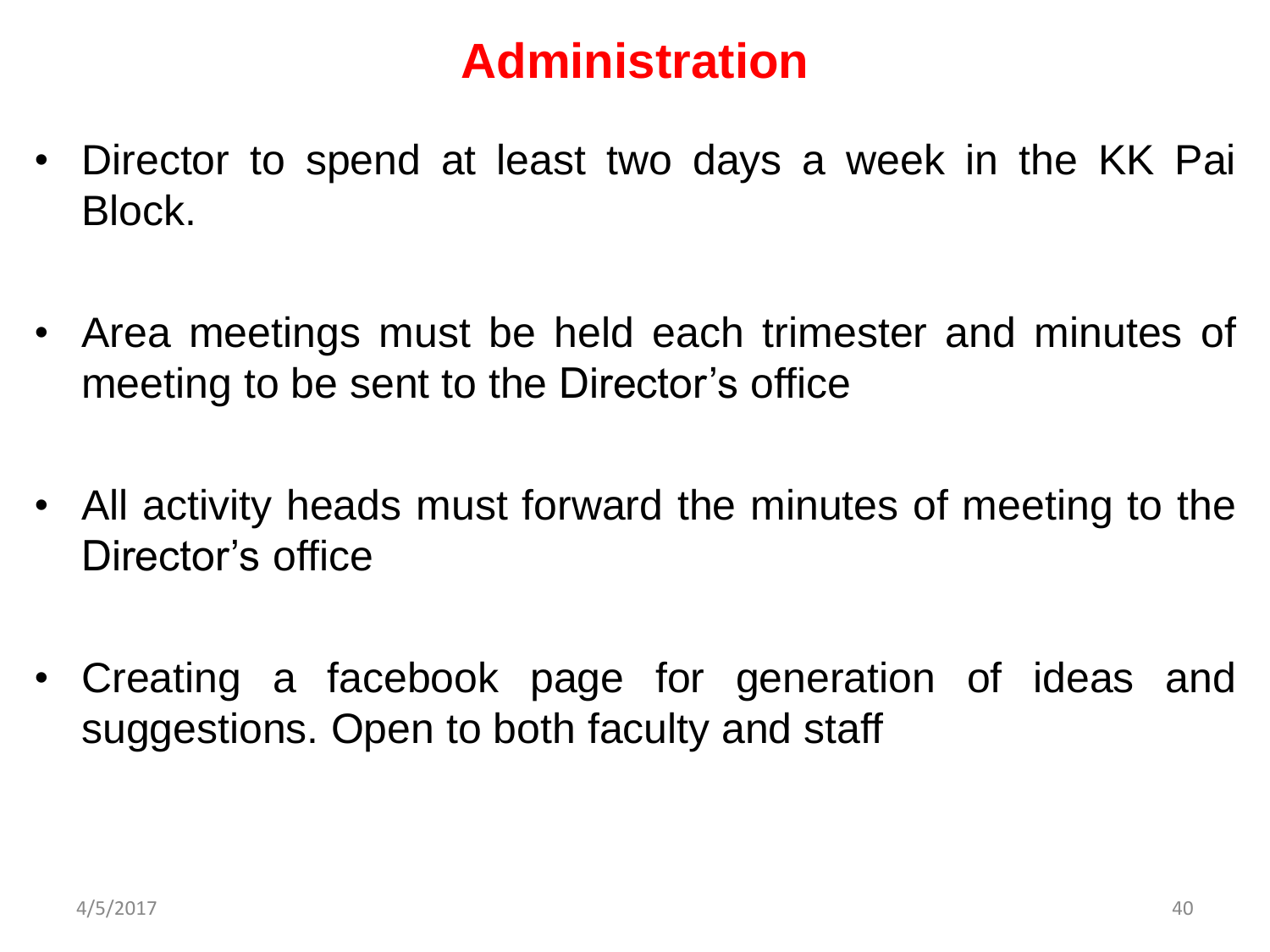#### **New Initiatives**

- Student Faculty Connect to be organized in major cities by the admissions office – pre joining welcome to be held early June
- Student Satisfaction Survey (to be administered online)
- Survey is for exiting students (PGP2) compulsory to complete
- Director Parent Connect Director to write to parents once a quarter – updating them of events and success stories at TAPMI.
- Director to meet the students quarterly open forum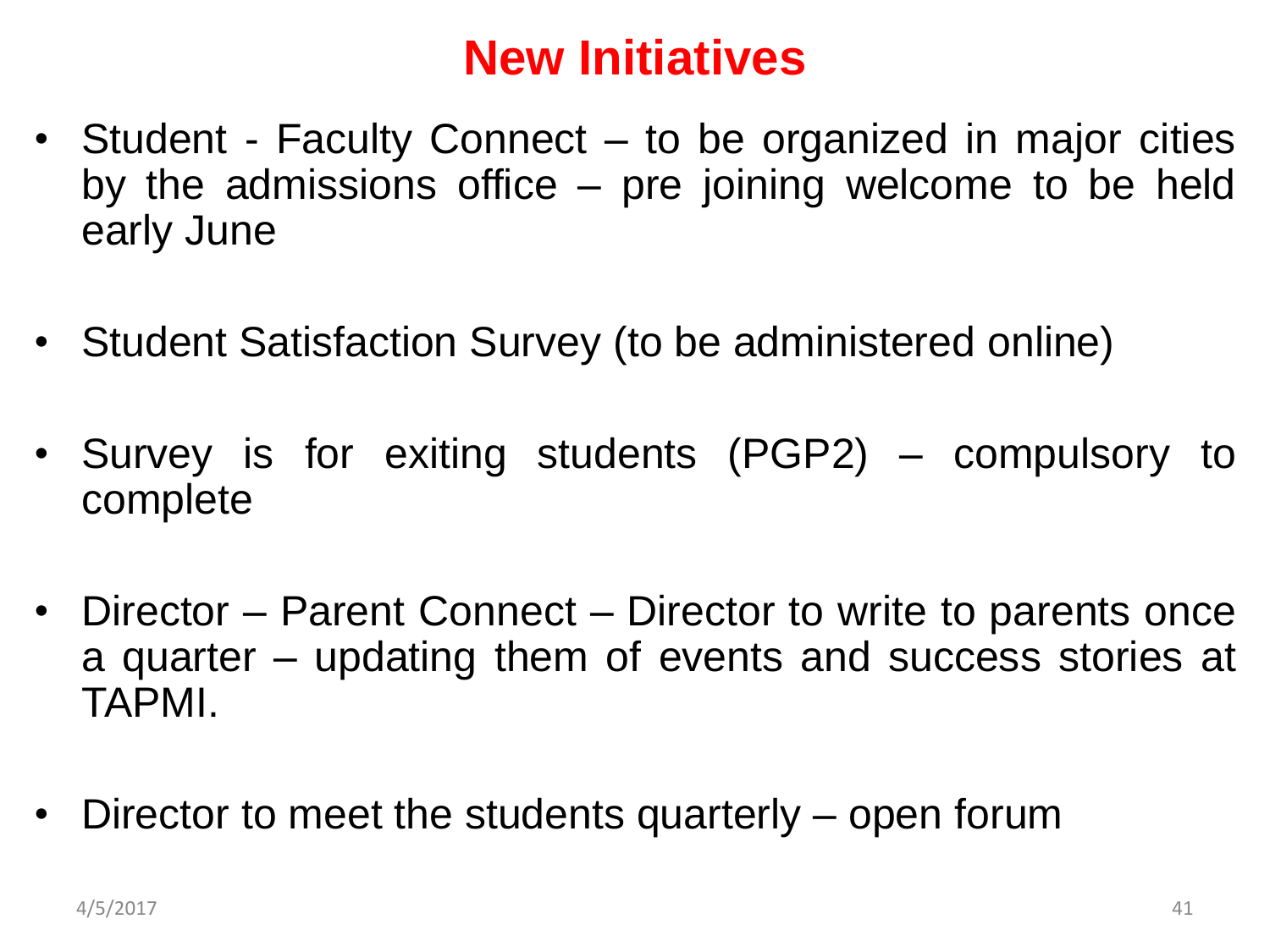#### **Accreditations and Memberships**

- Accreditation Council for Business Schools and Programs (ACBSP)
- International Assembly for Collegiate Business Education (IACBE)
- SAQS (Association of Management Development Institutions in South Asia's Quality Assurance Programme)
- British Accreditation Council (BAC)
- National Assessment and Accreditation Council (NAAC)